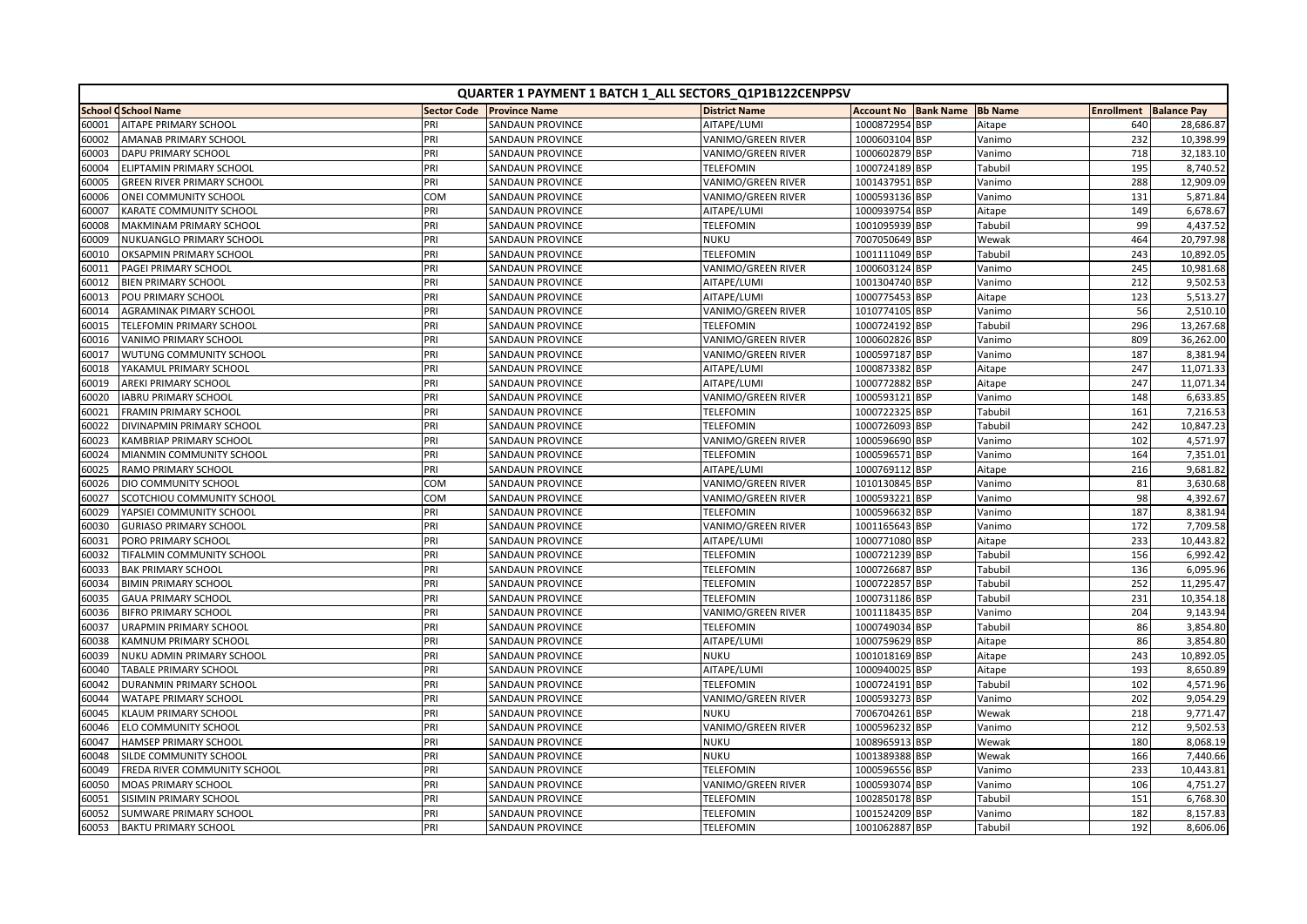| 60054 | MUP/KOLEMBI PRIMARY SCHOOL        | PRI | SANDAUN PROVINCE        | <b>NUKU</b>        | 1000758525 BSP | Wewak     | 156 | 6,992.43  |
|-------|-----------------------------------|-----|-------------------------|--------------------|----------------|-----------|-----|-----------|
| 60055 | PROVOKAU PRIMARY SCHOOL           | PRI | SANDAUN PROVINCE        | AITAPE/LUMI        | 1001281179 BSP | Aitape    | 315 | 14,119.33 |
| 60056 | PUNDA PRIMARY SCHOOL              | PRI | SANDAUN PROVINCE        | VANIMO/GREEN RIVER | 1010832887 BSP | Vanimo    | 32  | 1,434.34  |
| 60057 | KASAI COMMUNITY SCHOOL            | PRI | SANDAUN PROVINCE        | VANIMO/GREEN RIVER | 1001164149 BSP | Vanimo    | 93  | 4,168.55  |
| 60058 | KASAIRU PRIMARY SCHOOL            | PRI | SANDAUN PROVINCE        | VANIMO/GREEN RIVER | 1001221197 BSP | Vanimo    | 135 | 6,051.14  |
| 60060 | TAIRI COMMUNITY SCHOOL            | PRI | SANDAUN PROVINCE        | AITAPE/LUMI        | 1000774494 BSP | Aitape    | 153 | 6,857.95  |
| 60061 | <b>WARADUNG PRIMARY SCHOOL</b>    | PRI | SANDAUN PROVINCE        | TELEFOMIN          | 1000729690 BSP | Tabubil   | 170 | 7,619.94  |
| 60062 | AIPOKON PRIMARY SCHOOL            | PRI | SANDAUN PROVINCE        | AITAPE/LUMI        | 1000772866 BSP | Aitape    | 154 | 6,902.79  |
| 60064 | <b>WAUROIN PRIMARY SCHOOL</b>     | PRI | SANDAUN PROVINCE        | AITAPE/LUMI        | 1001082860 BSP | Aitape    | 148 | 6,633.84  |
| 60066 | MORI COMMUNITY SCHOOL             | PRI | SANDAUN PROVINCE        | AITAPE/LUMI        | 1001095304 BSP | Aitape    | 119 | 5,333.97  |
| 60067 | YETOMI PRIMARY SCHOOL             | pri | SANDAUN PROVINCE        | VANIMO/GREEN RIVER | 1001295709 BSP | Vanimo    | 66  | 2,958.33  |
| 60068 | <b>HUFI PRIMARY SCHOOL</b>        | PRI | SANDAUN PROVINCE        | VANIMO/GREEN RIVER | 1011314968 BSP | Vanimo    | 65  | 2,913.51  |
| 60069 | KIKAFAN COMMUNITY SCHOOL          | PRI | SANDAUN PROVINCE        | TELEFOMIN          | 1001698913 BSP | Vanimo    | 56  | 2,510.10  |
| 60070 | KUNANAP COMMUNITY SCHOOL          | PRI | SANDAUN PROVINCE        | <b>TELEFOMIN</b>   | 1011802491 BSP | Tabubil   | 110 | 4,930.55  |
| 60071 | <b>NAMASE PRIMARY SCHOOL</b>      | PRI | SANDAUN PROVINCE        | AITAPE/LUMI        | 1011326863 BSP | Aitape    | 164 | 7,351.02  |
| 60072 | PAIPAI PRIMARY SCHOOL             | PRI | SANDAUN PROVINCE        | VANIMO/GREEN RIVER | 1010660270 BSP | Vanimo    | 71  | 3,182.46  |
| 60074 | <b>TEKAP PRIMARY SCHOOL</b>       | PRI | SANDAUN PROVINCE        | <b>TELEFOMIN</b>   | 1009338052 BSP | Vanimo    | 209 | 9,368.07  |
| 60075 | WAMURU PRIMARY SCHOOL             | PRI | SANDAUN PROVINCE        | VANIMO/GREEN RIVER | 1011326772 BSP | Vanimo    | 79  | 3,541.04  |
| 60076 | WARA NENE COMMUNITY SCHOOL        | COM | SANDAUN PROVINCE        | TELEFOMIN          | 1014504821 BSP | Vanimo    | 201 | 9,009.48  |
| 60077 | <b>WARIN PRIMARY SCHOOL</b>       | PRI | SANDAUN PROVINCE        | <b>NUKU</b>        | 1011216858 BSP | Vanimo    | 100 | 4,482.32  |
| 60078 | WENI COMMUNITY SCHOOL             | PRI | SANDAUN PROVINCE        | AITAPE/LUMI        | 1011208905 BSP | Aitape    | 160 | 7,171.72  |
| 60080 | WUNALI COMMUNITY SCHOOL           | PRI | SANDAUN PROVINCE        | <b>NUKU</b>        | 1011728027 BSP | Aitape    | 96  | 4,303.03  |
| 60081 | WURMULU COMMUNITY SCHOOL          | PRI | SANDAUN PROVINCE        | <b>NUKU</b>        | 1012184022 BSP | Aitape    | 278 | 12,460.86 |
| 60082 | YANBI PRIMARY SCHOOL              | PRI | SANDAUN PROVINCE        | VANIMO/GREEN RIVER | 1012574842 BSP | Vanimo    | 125 | 5,602.90  |
| 60083 | YANUNGEN PRIMARY SCHOOL           | PRI | SANDAUN PROVINCE        | <b>NUKU</b>        | 1012516470 BSP | Aitape    | 148 | 6,633.83  |
| 60084 | YERASI PRIMARY SCHOOL             | PRI | SANDAUN PROVINCE        | <b>NUKU</b>        | 1014470643 BSP | Vanimo    | 187 | 8,381.95  |
| 60200 | ANGUGANAK PRIMARY SCHOOL          | PRI | SANDAUN PROVINCE        | <b>NUKU</b>        | 7004917519 BSP | Wewak     | 410 | 18,377.53 |
| 60202 | <b>ERITEI COMMUNITY SCHOOL</b>    | pri | SANDAUN PROVINCE        | AITAPE/LUMI        | 1000779103 BSP | Wewak     | 164 | 7,351.01  |
| 60203 | SIBILANGA PRIMARY SCHOOL          | PRI | SANDAUN PROVINCE        | <b>NUKU</b>        | 1000759260 BSP | Aitape    | 139 | 6,230.42  |
| 60204 | <b>MAPUL PRIMARY SCHOOL</b>       | PRI | SANDAUN PROVINCE        | AITAPE/LUMI        | 1000939428 BSP | Aitape    | 212 | 9,502.53  |
| 60205 | <b>TEKIN PRIMARY SCHOOL</b>       | PRI | SANDAUN PROVINCE        | <b>TELEFOMIN</b>   | 1000726384 BSP | Mt. Hagen | 329 | 14,746.84 |
| 60207 | YELLOW RIVER PRIMARY SCHOOL       | PRI | SANDAUN PROVINCE        | <b>TELEFOMIN</b>   | 1000593276 BSP | Vanimo    | 364 | 16,315.65 |
| 60209 | <b>WARASIKAU COMMUNITY SCHOOL</b> | PRI | SANDAUN PROVINCE        | <b>NUKU</b>        | 7007107464 BSP | Wewak     | 156 | 6,992.42  |
| 60210 | APU PRIMARY SCHOOL                | PRI | SANDAUN PROVINCE        | VANIMO/GREEN RIVER | 1001118420 BSP | Vanimo    | 74  | 3,316.92  |
| 60212 | MAGLERI PRIMARY SCHOOL            | pri | SANDAUN PROVINCE        | <b>TELEFOMIN</b>   | 1000848854 BSP | Vanimo    | 279 | 12,505.69 |
| 60213 | WIYARI COMMUNITY SCHOOL           | PRI | SANDAUN PROVINCE        | <b>TELEFOMIN</b>   | 1000599531 BSP | Vanimo    | 291 | 13,043.57 |
| 60214 | <b>WEIS PRIMARY SCHOOL</b>        | PRI | SANDAUN PROVINCE        | <b>NUKU</b>        | 1002145298 BSP | Maprik    | 161 | 7,216.54  |
| 60215 | WULBO OWE PRIMARY SCHOOL          | PRI | SANDAUN PROVINCE        | <b>NUKU</b>        | 1000939929 BSP | Aitape    | 304 | 13,626.27 |
| 60216 | ANGOR COMMUNITY SCHOOL            | PRI | SANDAUN PROVINCE        | VANIMO/GREEN RIVER | 1000593268 BSP | Vanimo    | 70  | 3,137.63  |
| 60217 | NABAIJO PRIMARY SCHOOL            | PRI | SANDAUN PROVINCE        | <b>TELEFOMIN</b>   | 1000596673 BSP | Vanimo    | 151 | 6,768.32  |
| 60218 | ARKOSAME PRIMARY SCHOOL           | PRI | SANDAUN PROVINCE        | <b>NUKU</b>        | 7005190041 BSP | Wewak     | 426 | 19,094.70 |
| 60219 | <b>IBRU PRIMARY SCHOOL</b>        | PRI | SANDAUN PROVINCE        | VANIMO/GREEN RIVER | 1000596524 BSP | Vanimo    | 210 | 9,412.88  |
| 60220 | YELBU PRIMARY SCHOOL              | pri | SANDAUN PROVINCE        | <b>NUKU</b>        | 1012708788 BSP | Wewak     | 220 | 9,861.11  |
| 60221 | <b>DILA PRIMARY SCHOOL</b>        | PRI | SANDAUN PROVINCE        | VANIMO/GREEN RIVER | 1000600872 BSP | Vanimo    | 110 | 4,930.55  |
| 60222 | KWOMTARI COMMUNITY SCHOOL 1       | PRI | <b>SANDAUN PROVINCE</b> | VANIMO/GREEN RIVER | 1001118459 BSP | Vanimo    | 58  | 2,599.74  |
| 60223 | NANGWOAM PRIMARY SCHOOL           | PRI | SANDAUN PROVINCE        | <b>NUKU</b>        | 1001395062 BSP | Wewak     | 141 | 6,320.08  |
| 60224 | KILIFAS PRIMARY SCHOOL            | PRI | SANDAUN PROVINCE        | VANIMO/GREEN RIVER | 1000596346 BSP | Vanimo    | 237 | 10,623.10 |
| 60225 | AMTO PRIMARY SCHOOL               | PRI | SANDAUN PROVINCE        | VANIMO/GREEN RIVER | 1000593317 BSP | Vanimo    | 107 | 4,796.09  |
| 60226 | MITIKANAP PRIMARY SCHOOL          | pri | SANDAUN PROVINCE        | <b>TELEFOMIN</b>   | 1000721775 BSP | Mt. Hagen | 225 | 10,085.23 |
| 60227 | TOMIANAP PRIMARY SCHOOL           | PRI | SANDAUN PROVINCE        | TELEFOMIN          | 1000953281 BSP | Mt. Hagen | 202 | 9,054.30  |
| 60229 | NINGIAN PRIMARY SCHOOL            | PRI | SANDAUN PROVINCE        | AITAPE/LUMI        | 1001062190 BSP | Aitape    | 191 | 8,561.24  |
| 60230 | LILEL PRIMARY SCHOOL              | PRI | <b>SANDAUN PROVINCE</b> | <b>NUKU</b>        | 7003498453 BSP | Vanimo    | 110 | 4,930.56  |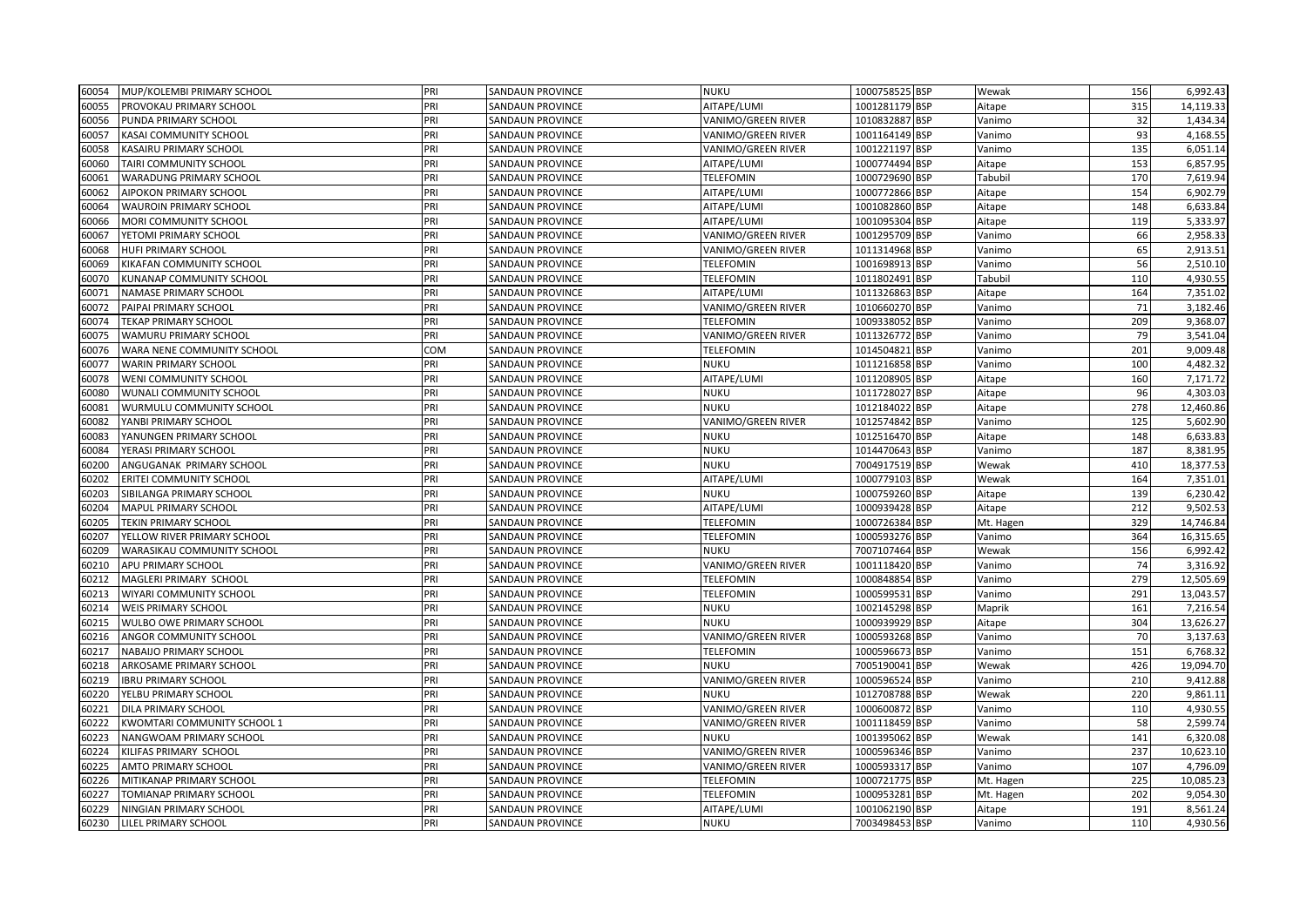| 60232 | <b>TUKINARO PRIMARY SCHOOL</b>          | PRI | SANDAUN PROVINCE        | <b>NUKU</b>        | 1012001911 BSP           | Wewak  | 228 | 10,219.69 |
|-------|-----------------------------------------|-----|-------------------------|--------------------|--------------------------|--------|-----|-----------|
| 60233 | WAMARAU PRIMARY SCHOOL                  | PRI | SANDAUN PROVINCE        | <b>NUKU</b>        | 1005841109 BSP           | Wewak  | 143 | 6,409.72  |
| 60410 | ALI COMMUNITY SCHOOL                    | PRI | SANDAUN PROVINCE        | AITAPE/LUMI        | 1000775404 BSP           | Wewak  | 158 | 7,082.07  |
| 60411 | <b>AROP PRIMARY SCHOOL</b>              | PRI | SANDAUN PROVINCE        | AITAPE/LUMI        | 1000770795 BSP           | Aitape | 185 | 8,292.30  |
| 60412 | YILI PRIMARY SCHOOL                     | PRI | SANDAUN PROVINCE        | <b>NUKU</b>        | 1000782020 BSP           | Aitape | 160 | 7,171.72  |
| 60413 | HOLY THRINITY BARO PRIMARY SCHOOL       | PRI | SANDAUN PROVINCE        | VANIMO/GREEN RIVER | 1000603023 BSP           | Vanimo | 360 | 16,136.36 |
| 60414 | YAMBAKOU PRIMARY SCHOOL                 | PRI | <b>SANDAUN PROVINCE</b> | NUKU               | 1000758359 BSP           | Wewak  | 203 | 9,099.11  |
| 60415 | FATIMA PRIMARY SCHOOL                   | PRI | SANDAUN PROVINCE        | AITAPE/LUMI        | 1001464624 BSP           | Aitape | 363 | 16,270.83 |
| 60416 | KAFLE PRIMARY SCHOOL                    | PRI | SANDAUN PROVINCE        | <b>NUKU</b>        | 1001713791 BSP           | Vanimo | 269 | 12,057.45 |
| 60417 | ST GABRIEL KAMBERATORO COMMUNITY SCHOOL | PRI | SANDAUN PROVINCE        | VANIMO/GREEN RIVER | 1000598711 BSP           | Vanimo | 92  | 4,123.74  |
| 60418 | LAINGIM PRIMARY SCHOOL                  | PRI | SANDAUN PROVINCE        | <b>NUKU</b>        | 1000939688 BSP           | Aitape | 304 | 13,626.26 |
| 60419 | LEMIENG COMMUNITY SCHOOL                | PRI | SANDAUN PROVINCE        | AITAPE/LUMI        | 1000781676 BSP           | Aitape | 275 | 12,326.39 |
| 60420 | NAMBLO PRIMARY SCHOOL                   | PRI | SANDAUN PROVINCE        | <b>NUKU</b>        | 1001547927 BSP           | Aitape | 268 | 12,012.63 |
| 60421 | OSOL PRIMARY SCHOOL                     | PRI | SANDAUN PROVINCE        | VANIMO/GREEN RIVER | 1000596336 BSP           | Vanimo | 215 | 9,636.99  |
| 60422 | ST VINCENTS DE PAUL ULAU PRIMARY SCHOOL | PRI | SANDAUN PROVINCE        | AITAPE/LUMI        | 1000782014 BSP           | Aitape | 363 | 16,270.85 |
| 60423 | <b>WATI PRIMARY SCHOOL</b>              | PRI | SANDAUN PROVINCE        | <b>NUKU</b>        | 1000976688 BSP           | Aitape | 226 | 10,130.05 |
| 60424 | <b>SUAIN PRIMARY SCHOOL</b>             | PRI | SANDAUN PROVINCE        | AITAPE/LUMI        | 1000943414 BSP           | Aitape | 373 | 16,719.07 |
| 60425 | ST MARY'S LUMI PRIMARY SCHOOL           | PRI | SANDAUN PROVINCE        | AITAPE/LUMI        | 1002270088 BSP           | Aitape | 270 | 12,102.27 |
| 60426 | KARAITEM PRIMARY SCHOOL                 | PRI | SANDAUN PROVINCE        | AITAPE/LUMI        | 1000943386 BSP           | Aitape | 196 | 8,785.35  |
| 60428 | SISSANO ST MICHAEL'S PRIMARY SCHOOL     | PRI | SANDAUN PROVINCE        | AITAPE/LUMI        | 1000981313 BSP           | Aitape | 388 | 17,391.41 |
| 60429 | ST ANNA PRIMARY SCHOOL                  | PRI | SANDAUN PROVINCE        | AITAPE/LUMI        | 1000872942 BSP           | Aitape | 601 | 26,938.77 |
| 60431 | ST BENEDICT WASSISI PRIMARY SCHOOL      | PRI | <b>SANDAUN PROVINCE</b> | <b>NUKU</b>        | 1001639321 BSP           | Vanimo | 269 | 12,057.44 |
| 60432 | ST FRANCIS SEIM HAMTABA PRIMARY SCHOOL  | PRI | SANDAUN PROVINCE        | <b>NUKU</b>        | 1001854544 BSP           | Aitape | 366 | 16,405.31 |
| 60433 | PES ST JOSEPHS PRIMARY SCHOOL           | PRI | SANDAUN PROVINCE        | AITAPE/LUMI        | 1000873127 BSP           | Aitape | 373 | 16,719.07 |
| 60434 | ST MARTINS MUKILI PRIMARY SCHOOL        | PRI | SANDAUN PROVINCE        | <b>NUKU</b>        | 1000780275 BSP           | Aitape | 186 | 8,337.12  |
| 60435 | NIGIL PRIMARY SCHOOL                    | PRI | SANDAUN PROVINCE        | <b>NUKU</b>        | 1000974518 BSP           | Aitape | 182 | 8,157.82  |
| 60437 | OSSIMA PRIMARY SCHOOL                   | PRI | SANDAUN PROVINCE        | VANIMO/GREEN RIVER | 1000602995 BSP           | Vanimo | 253 | 11,340.28 |
| 60438 | ST THERESE LOTE PRIMARY SCHOOL          | PRI | SANDAUN PROVINCE        | VANIMO/GREEN RIVER | 1000602849 BSP           | Vanimo | 250 | 11,205.81 |
| 60439 | <b>BARUPU PRIMARY SCHOOL</b>            | PRI | SANDAUN PROVINCE        | AITAPE/LUMI        | 1000873462 BSP           | Vanimo | 269 | 12,057.45 |
| 60440 | UTAI PRIMARY SCHOOL                     | PRI | SANDAUN PROVINCE        | VANIMO/GREEN RIVER | 1000599265 BSP           | Vanimo | 139 | 6,230.43  |
| 60441 | WASENGLA PRIMARY SCHOOL                 | PRI | SANDAUN PROVINCE        | VANIMO/GREEN RIVER | 1000602907 BSP           | Vanimo | 199 | 8,919.81  |
| 60442 | YAULUWAPE PRIMARY SCHOOL                | PRI | SANDAUN PROVINCE        | AITAPE/LUMI        | 1000779482 BSP           | Aitape | 218 | 9,771.46  |
| 60443 | PUANG PRIMARY SCHOOL                    | PRI | SANDAUN PROVINCE        | <b>NUKU</b>        | 1000943381<br><b>BSP</b> | Aitape | 282 | 12,640.15 |
| 60444 | WILWIL PRIMARY SCHOOL                   | PRI | SANDAUN PROVINCE        | <b>NUKU</b>        | 1000758003 BSP           | Wewak  | 205 | 9,188.76  |
| 60448 | PAUP PRIMARY SCHOOL                     | PRI | SANDAUN PROVINCE        | AITAPE/LUMI        | 1000939375 BSP           | Aitape | 236 | 10,578.28 |
| 60449 | NINGRA PRIMARY SCHOOL                   | PRI | SANDAUN PROVINCE        | VANIMO/GREEN RIVER | 1000602964 BSP           | Vanimo | 145 | 6,499.37  |
| 60450 | SUMO COMMUNITY SCHOOL                   | PRI | SANDAUN PROVINCE        | AITAPE/LUMI        | 1000771642 BSP           | Aitape | 222 | 9,950.76  |
| 60452 | YIMUT PRIMARY SCHOOL                    | PRI | <b>SANDAUN PROVINCE</b> | <b>NUKU</b>        | 1001223289 BSP           | Aitape | 204 | 9,143.94  |
| 60454 | MONANDIN PRIMARY SCHOOL                 | PRI | SANDAUN PROVINCE        | <b>NUKU</b>        | 1000758234 BSP           | Wewak  | 167 | 7,485.48  |
| 60455 | TUMLEO PRIMARY SCHOOL                   | PRI | SANDAUN PROVINCE        | AITAPE/LUMI        | 1000778828 BSP           | Aitape | 123 | 5,513.26  |
| 60456 | WEIKINT PRIMARY SCHOOL                  | PRI | SANDAUN PROVINCE        | <b>NUKU</b>        | 1000781992<br><b>BSP</b> | Maprik | 240 | 10,757.58 |
| 60457 | <b>KWEK COMMUNITY SCHOOL</b>            | PRI | SANDAUN PROVINCE        | VANIMO/GREEN RIVER | 1000599623 BSP           | Vanimo | 130 | 5,827.02  |
| 60458 | SERRA PRIMARY SCHOOL                    | PRI | SANDAUN PROVINCE        | AITAPE/LUMI        | 1001288087 BSP           | Vanimo | 134 | 6,006.31  |
| 60459 | WIGOTE COMMUNITY SCHOOL                 | PRI | SANDAUN PROVINCE        | AITAPE/LUMI        | 1000939646 BSP           | Aitape | 189 | 8,471.58  |
| 60460 | SABIG PRIMARY SCHOOL                    | PRI | <b>SANDAUN PROVINCE</b> | <b>NUKU</b>        | 1000759581 BSP           | Wewak  | 227 | 10,174.87 |
| 60461 | FAS COMMUNITY SCHOOL                    | PRI | SANDAUN PROVINCE        | VANIMO/GREEN RIVER | 1000597062 BSP           | Vanimo | 93  | 4,168.57  |
| 60462 | <b>IMBINIS PRIMARY SCHOOL</b>           | PRI | SANDAUN PROVINCE        | VANIMO/GREEN RIVER | 1000593209 BSP           | Vanimo | 160 | 7,171.72  |
| 60463 | <b>KRIEL PRIMARY SCHOOL</b>             | PRI | SANDAUN PROVINCE        | AITAPE/LUMI        | 1000773440 BSP           | Aitape | 262 | 11,743.69 |
| 60464 | NAWALU COMMUNITY SCHOOL                 | PRI | SANDAUN PROVINCE        | <b>NUKU</b>        | 7006627660 BSP           | Vanimo | 143 | 6,409.71  |
| 60465 | TAUTE PRIMARY SCHOOL                    | PRI | SANDAUN PROVINCE        | AITAPE/LUMI        | 1000848832 BSP           | Aitape | 197 | 8,830.17  |
| 60466 | WOMSIS PRIMARY SCHOOL                   | PRI | <b>SANDAUN PROVINCE</b> | AITAPE/LUMI        | 1001678333 BSP           | Vanimo | 231 | 10,354.16 |
| 60467 | RAWAT COMMUNITY SCHOOL                  | PRI | SANDAUN PROVINCE        | <b>NUKU</b>        | 1001171385 BSP           | Aitape | 208 | 9,323.23  |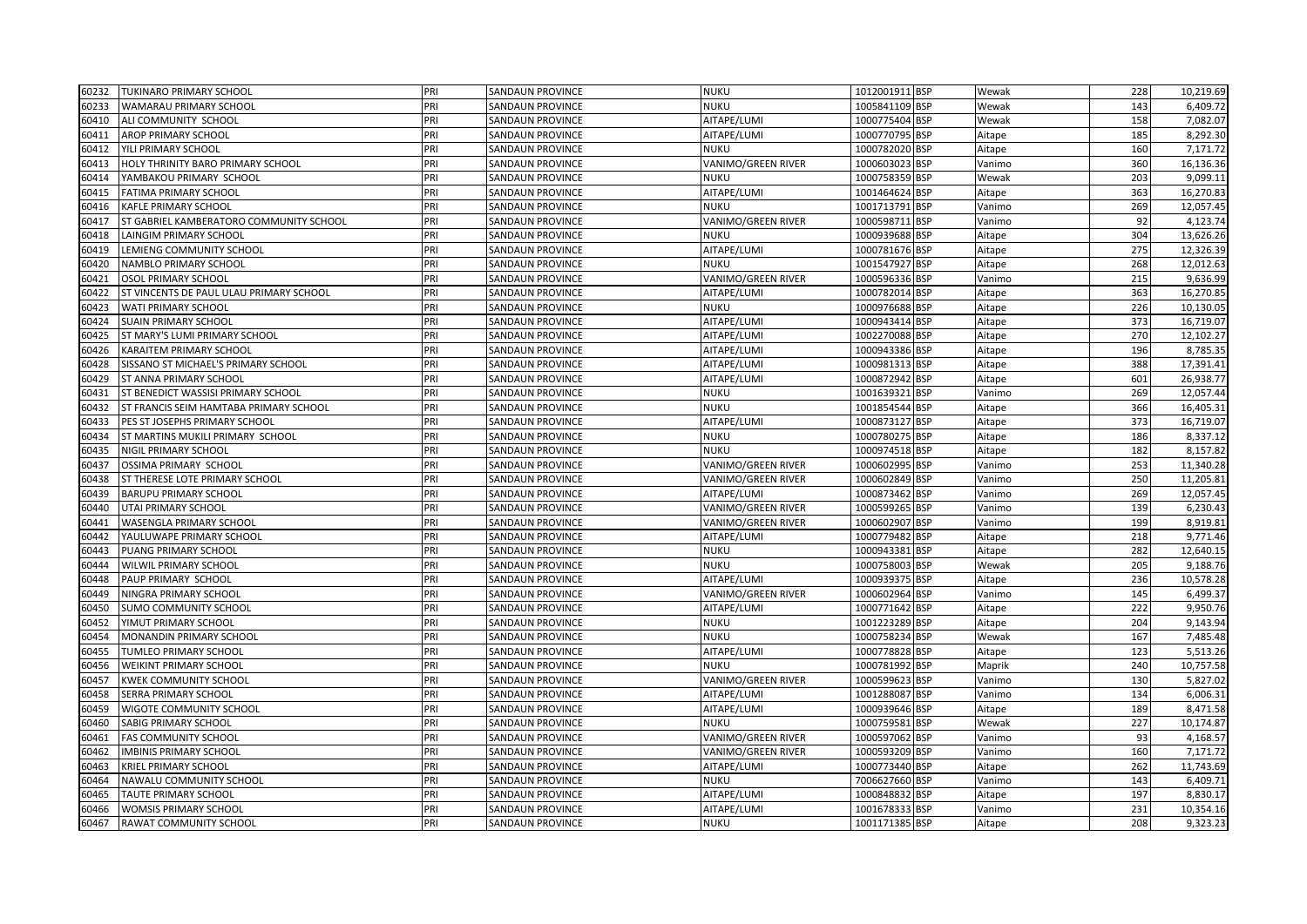| 60468 | MALOL PRIMARY SCHOOL            | PRI        | SANDAUN PROVINCE        | AITAPE/LUMI        | 1001047332 BSP | Aitape  | 146 | 6,544.19   |
|-------|---------------------------------|------------|-------------------------|--------------------|----------------|---------|-----|------------|
| 60469 | WANAP PRIMARY SCHOOL            | PRI        | SANDAUN PROVINCE        | <b>NUKU</b>        | 1000759345 BSP | Wewak   | 283 | 12,684.98  |
| 60470 | DAMILI PRIMARY SCHOOL           | PRI        | SANDAUN PROVINCE        | VANIMO/GREEN RIVER | 1000602882 BSP | Vanimo  | 849 | 38,054.94  |
| 60472 | <b>BIMON PRIMARY SCHOOL</b>     | PRI        | SANDAUN PROVINCE        | <b>NUKU</b>        | 1000758053 BSP | Vanimo  | 213 | 9,547.34   |
| 60474 | USUTAMO COMMUNITY SCHOOL        | PRI        | SANDAUN PROVINCE        | <b>NUKU</b>        | 1000758982 BSP | Wewak   | 351 | 15,732.97  |
| 60475 | LEIKO PRIMARY SCHOOL            | PRI        | <b>SANDAUN PROVINCE</b> | NUKU               | 1001119994 BSP | Aitape  | 88  | 3,944.45   |
| 60476 | LUPAI COMMUNITY SCHOOL          | PRI        | SANDAUN PROVINCE        | AITAPE/LUMI        | 1000758158 BSP | Vanimo  | 93  | 4,168.55   |
| 60477 | SELO COMMUNITY SCHOOL           | PRI        | SANDAUN PROVINCE        | AITAPE/LUMI        | 1000769971 BSP | Aitape  | 196 | 8,785.36   |
| 60478 | IMONDA COMMUNITY SCHOOL         | PRI        | SANDAUN PROVINCE        | VANIMO/GREEN RIVER | 1000593093 BSP | Vanimo  | 169 | 7,575.12   |
| 60479 | SUMUMINI PRIMARY SCHOOL         | PRI        | SANDAUN PROVINCE        | VANIMO/GREEN RIVER | 1000593068 BSP | Vanimo  | 164 | 7,351.00   |
| 60481 | IMBIO COMMUNITY SCHOOL          | PRI        | SANDAUN PROVINCE        | VANIMO/GREEN RIVER | 1000602965 BSP | Vanimo  | 200 | 8,964.65   |
| 60482 | KARAITE COMMUNITY SCHOOL        | PRI        | <b>SANDAUN PROVINCE</b> | AITAPE/LUMI        | 1000758368 BSP | Aitape  | 71  | 3,182.46   |
| 60484 | NIAOKONO COMMUNITY SCHOOL       | PRI        | SANDAUN PROVINCE        | VANIMO/GREEN RIVER | 1000597157 BSP | Vanimo  | 77  | 3,451.38   |
| 60485 | BALUP COMMUNITY SCHOOL          | COM        | SANDAUN PROVINCE        | AITAPE/LUMI        | 1000944506 BSP | Vanimo  | 103 | 4,616.80   |
| 60487 | RAWO PRIMARY SCHOOL             | PRI        | <b>SANDAUN PROVINCE</b> | VANIMO/GREEN RIVER | 1001235449 BSP | Vanimo  | 66  | 2,958.34   |
| 60488 | SIMOLA COMMUNITY SCHOOL         | PRI        | SANDAUN PROVINCE        | VANIMO/GREEN RIVER | 1003104393 BSP | Vanimo  | 123 | 5,513.26   |
| 60490 | MUSU COMMUNITY SCHOOL           | PRI        | SANDAUN PROVINCE        | VANIMO/GREEN RIVER | 1001568209 BSP | Vanimo  | 49  | 2,196.34   |
| 60492 | <b>GUBIL PRIMARY SCHOOL</b>     | PRI        | SANDAUN PROVINCE        | <b>TELEFOMIN</b>   | 1000729735 BSP | Tabubil | 86  | 3,854.80   |
| 60494 | WARASAI PRIMARY SCHOOL          | PRI        | SANDAUN PROVINCE        | <b>NUKU</b>        | 1000759051 BSP | Aitape  | 284 | 12,729.80  |
| 60495 | <b>IDAM PRIMARY SCHOOL</b>      | PRI        | SANDAUN PROVINCE        | VANIMO/GREEN RIVER | 1000597188 BSP | Vanimo  | 149 | 6,678.67   |
| 60496 | AMU PRIMARY SCHOOL              | PRI        | SANDAUN PROVINCE        | AITAPE/LUMI        | 1000775415 BSP | Aitape  | 154 | 6,902.78   |
| 60498 | ST MARY'S ROME COMMUNITY SCHOOL | PRI        | SANDAUN PROVINCE        | AITAPE/LUMI        | 1001068136 BSP | Aitape  | 381 | 17,077.65  |
| 60499 | WOURU COMMUNITY SCHOOL          | PRI        | SANDAUN PROVINCE        | <b>NUKU</b>        | 1001068614 BSP | Aitape  | 131 | 5,871.84   |
| 60500 | OFEKTAMIN PRIMARY SCHOOL        | PRI        | <b>SANDAUN PROVINCE</b> | <b>TELEFOMIN</b>   | 1001304150 BSP | Vanimo  | 51  | 2,285.99   |
| 60501 | LAPUAIN COMMUNITY SCHOOL        | PRI        | SANDAUN PROVINCE        | AITAPE/LUMI        | 1001071904 BSP | Aitape  | 201 | 9,009.47   |
| 60560 | BIAKA COMMUNITY SCHOOL          | PRI        | SANDAUN PROVINCE        | VANIMO/GREEN RIVER | 1000593073 BSP | Vanimo  | 113 | 5,065.03   |
| 60561 | WAURU PRIMARY SCHOOL            | PRI        | <b>SANDAUN PROVINCE</b> | <b>TELEFOMIN</b>   | 1000593095 BSP | Vanimo  | 156 | 6,992.43   |
| 60562 | YIKULOU PRIMARY SCHOOL          | PRI        | SANDAUN PROVINCE        | AITAPE/LUMI        | 1000597186 BSP | Vanimo  | 266 | 11,922.99  |
| 60563 | YAWA COMMUNITY SCHOOL           | PRI        | SANDAUN PROVINCE        | <b>TELEFOMIN</b>   | 1001121692 BSP | Vanimo  | 154 | 6,902.78   |
| 60564 | TIPAS PRIMARY SCHOOL            | PRI        | <b>SANDAUN PROVINCE</b> | <b>TELEFOMIN</b>   | 1000774825 BSP | Wewak   | 320 | 14,343.44  |
| 60565 | MUKUAIS PRIMARY SCHOOL          | PRI        | SANDAUN PROVINCE        | VANIMO/GREEN RIVER | 1000596298 BSP | Vanimo  | 206 | 9,233.58   |
| 60566 | WAGU COMMUNITY SCHOOL           | COM        | SANDAUN PROVINCE        | VANIMO/GREEN RIVER | 1001184597 BSP | Vanimo  | 68  | 3,047.98   |
| 60567 | WYPOM PRIMARY SCHOOL            | PRI        | SANDAUN PROVINCE        | AITAPE/LUMI        | 1000772871 BSP | Aitape  | 138 | 6,185.60   |
| 60569 | AMINI PRIMARY SCHOOL            | PRI        | SANDAUN PROVINCE        | VANIMO/GREEN RIVER | 1001438464 BSP | Vanimo  | 172 | 7,709.59   |
| 60570 | AMSUKU PRIMARY SCHOOL           | PRI        | SANDAUN PROVINCE        | AITAPE/LUMI        | 1001293200 BSP | Aitape  | 202 | 9,054.28   |
| 60571 | <b>BLAMA PRIMARY SCHOOL</b>     | PRI        | <b>SANDAUN PROVINCE</b> | AITAPE/LUMI        | 1001885472 BSP | Vanimo  | 119 | 5,333.96   |
| 60576 | KARA - AUSE COMMUNITY SCHOOL    | PRI        | SANDAUN PROVINCE        | AITAPE/LUMI        | 1001353646 BSP | Vanimo  | 92  | 4,123.74   |
| 60577 | KUWARAMUN PRIMARY SCHOOL        | PRI        | SANDAUN PROVINCE        | VANIMO/GREEN RIVER | 1001455091 BSP | Vanimo  | 108 | 4,840.92   |
| 60578 | <b>MAIMAI PRIMARY SCHOOL</b>    | PRI        | <b>SANDAUN PROVINCE</b> | <b>NUKU</b>        | 7003274771 BSP | Wewak   | 131 | 5,871.85   |
| 60579 | MAMUDA COMMUNITY SCHOOL         | PRI        | SANDAUN PROVINCE        | AITAPE/LUMI        | 1001303813 BSP | Aitape  | 328 | 14,702.02  |
| 60580 | MATAPAU PRIMARY SCHOOL          | PRI        | SANDAUN PROVINCE        | AITAPE/LUMI        | 1001409220 BSP | Aitape  | 74  | 3,316.91   |
| 60581 | MAUROM PRIMARY SCHOOL           | COM        | SANDAUN PROVINCE        | AITAPE/LUMI        | 1001589922 BSP | Aitape  | 80  | 3,585.86   |
| 60582 | NAITU COMMUNITY SCHOOL          | PRI        | SANDAUN PROVINCE        | VANIMO/GREEN RIVER | 1001463629 BSP | Vanimo  | 95  | 4,258.21   |
| 60583 | WEIKU PRIMARY SCHOOL            | PRI        | <b>SANDAUN PROVINCE</b> | VANIMO/GREEN RIVER | 1001437199 BSP | Vanimo  | 87  | 3,899.63   |
| 60584 | YIMIN PRIMARY SCHOOL            | PRI        | <b>SANDAUN PROVINCE</b> | <b>NUKU</b>        | 1002344230 BSP | Aitape  | 185 | 8,292.30   |
| 60585 | TAMAR PRIMARY SCHOOL            | PRI        | SANDAUN PROVINCE        | AITAPE/LUMI        | 7007368173 BSP | Aitape  | 120 | 5,378.78   |
| 60586 | FRANK EVANS PRIMARY SCHOOL      | PRI        | SANDAUN PROVINCE        | AITAPE/LUMI        | 1001588008 BSP | Aitape  | 164 | 7,351.00   |
| 60587 | KURWA PRIMARY SCHOOL            | PRI        | SANDAUN PROVINCE        | <b>NUKU</b>        | 7019836530 BSP | Wewak   | 197 | 8,830.19   |
| 60589 | AIMBAI PRIMARY SCHOOL           | PRI        | SANDAUN PROVINCE        | VANIMO/GREEN RIVER | 7014869049 BSP | Vanimo  | 63  | 2,823.86   |
| 60600 | AITAPE PROVINCIAL HIGH SCHOOL   | PHS        | SANDAUN PROVINCE        | AITAPE/LUMI        | 1000872683 BSP | Aitape  | 369 | 120,186.00 |
| 60601 | LUMI HIGH SCHOOL                | PHS        | <b>SANDAUN PROVINCE</b> | AITAPE/LUMI        | 1001466662 BSP | Aitape  | 390 | 127,248.00 |
| 60602 | <b>TELEFOMIN HIGH SCHOOL</b>    | <b>SEC</b> | SANDAUN PROVINCE        | <b>TELEFOMIN</b>   | 1000602843 BSP | Tabubil | 439 | 134,679.60 |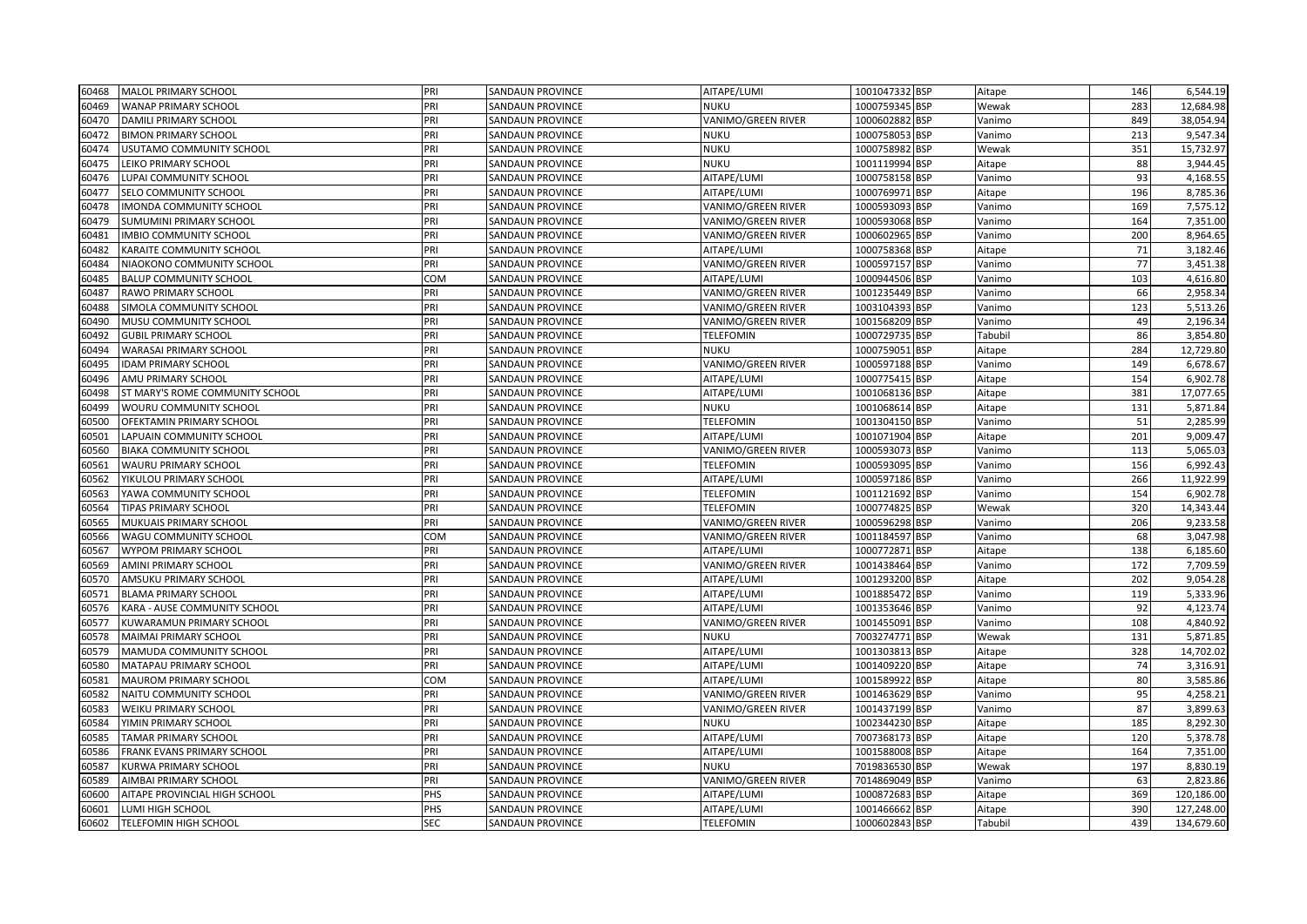| 60603 | VANIMO SECONDARY SCHOOL                | <b>SEC</b>  | SANDAUN PROVINCE        | VANIMO/GREEN RIVER        | 1000602810 BSP           | Vanimo  | 813 | 201,121.80 |
|-------|----------------------------------------|-------------|-------------------------|---------------------------|--------------------------|---------|-----|------------|
| 60604 | OKSAPMIN SECONDARY SCHOOL              | <b>SEC</b>  | SANDAUN PROVINCE        | <b>TELEFOMIN</b>          | 1001201029 BSP           | Vanimo  | 368 | 123,281.40 |
| 60615 | <b>GREEN RIVER SECONDARY SCHOOL</b>    | <b>SEC</b>  | SANDAUN PROVINCE        | VANIMO/GREEN RIVER        | 1000602863 BSP           | Vanimo  | 345 | 116,542.80 |
| 60635 | ST IGNATIUS SECONDARY SCHOOL           | SEC         | SANDAUN PROVINCE        | AITAPE/LUMI               | 1000873775 BSP           | Aitape  | 590 | 196,442.40 |
| 60636 | NUKU ST FRANCIS PROVINCIAL HIGH SCHOOL | SEC         | SANDAUN PROVINCE        | <b>NUKU</b>               | 1000873778 BSP           | Wewak   | 523 | 173,421.60 |
| 60637 | DON BOSCO SECONDARY SCHOOL             | SEC         | SANDAUN PROVINCE        | VANIMO/GREEN RIVER        | 1000602889<br><b>BSP</b> | Vanimo  | 797 | 190,674.00 |
| 60639 | PAMAYA HIGH SCHOOL                     | PHS         | SANDAUN PROVINCE        | <b>NUKU</b>               | 1011291588 BSP           | Vanimo  | 243 | 73,722.00  |
| 60640 | ST ANTHONY UTAI HIGH SCHOOL            | PHS         | SANDAUN PROVINCE        | VANIMO/GREEN RIVER        | 7012500265<br><b>BSP</b> | Vanimo  | 165 | 51,414.00  |
| 60641 | ANGUGANAK HIGH SCHOOL                  | PHS         | <b>SANDAUN PROVINCE</b> | <b>NUKU</b>               | 7016924271<br><b>BSP</b> | Wewak   | 267 | 73,722.00  |
| 60651 | AITAPE VOCATIONAL CENTRE               | VOC         | SANDAUN PROVINCE        | AITAPE/LUMI               | 1000872701 BSP           | Aitape  | 212 | 60,632.00  |
| 60653 | LUMI VOCATIONAL CENTRE                 | VOC         | SANDAUN PROVINCE        | AITAPE/LUMI               | 1001330245 BSP           | Vanimo  | 73  | 14,454.00  |
| 60654 | AMANAB VOCATIONAL CENTRE               | VOC         | <b>SANDAUN PROVINCE</b> | VANIMO/GREEN RIVER        | 1000602834<br><b>BSP</b> | Vanimo  | 233 | 63,558.00  |
| 60655 | TELEFOMIN VOCATIONAL CENTRE            | VOC         | SANDAUN PROVINCE        | <b>TELEFOMIN</b>          | 1000752519 BSP           | Tabubil | 133 | 26,334.00  |
| 60693 | WASSISI GIRLS TECNICAL CENTRE          | <b>OC</b>   | SANDAUN PROVINCE        | <b>NUKU</b>               | 1003549522<br><b>BSP</b> | Aitape  | 89  | 19,822.00  |
| 60694 | AROP VOCATIONAL CENTER                 | voc         | SANDAUN PROVINCE        | AITAPE/LUMI               | 1000873542 BSP           | Vanimo  | 43  | 8,514.00   |
| 60695 | YIMBRASI VOCATIONAL CENTRE             | VOC         | SANDAUN PROVINCE        | <b>NUKU</b>               | 1000984873 BSP           | Aitape  | 141 | 27,918.00  |
| 60697 | PES VOCATIONAL CENTRE                  | /OC         | SANDAUN PROVINCE        | AITAPE/LUMI               | 1001303389 BSP           | Aitape  | 105 | 20,790.00  |
| 60699 | ANGUGANAK (PUANG) VOCATIONAL CENTRE    | /OC         | SANDAUN PROVINCE        | <b>NUKU</b>               | 1000873553 BSP           | Wewak   | 91  | 18,018.00  |
| 60A01 | KWARAMUN ELEMENTARY SCHOOL             | ELEM        | SANDAUN PROVINCE        | VANIMO/GREEN RIVER        | 1000593377 BSP           | Vanimo  | 89  | 1,958.00   |
| 60A04 | LIHIN ELEMENTARY SCHOOL                | ELEM        | SANDAUN PROVINCE        | VANIMO/GREEN RIVER        | 1000984722 BSP           | Vanimo  | 29  | 638        |
| 60A05 | MIARFAI ELEMENTARY SCHOOL              | ELEM        | SANDAUN PROVINCE        | VANIMO/GREEN RIVER        | 1001374744 BSP           | Vanimo  | 24  | 528        |
| 60A06 | MOAKNERI ELEMENTARY SCHOOL             | ELEM        | SANDAUN PROVINCE        | VANIMO/GREEN RIVER        | 1001563398 BSP           | Vanimo  | 54  | 1,188.00   |
| 60A07 | MOAS ELEMENTARY SCHOOL                 | ELEM        | SANDAUN PROVINCE        | VANIMO/GREEN RIVER        | 1000600068 BSP           | Vanimo  | 51  | 1,122.00   |
| 60A08 | MUKWAIS ELEMENTARY SCHOOL              | <b>ELEM</b> | <b>SANDAUN PROVINCE</b> | <b>VANIMO/GREEN RIVER</b> | 1000982792<br><b>BSP</b> | Vanimo  | 80  | 1,760.00   |
| 60A10 | POSMOC ELEMENTARY SCHOOL               | ELEM        | SANDAUN PROVINCE        | VANIMO/GREEN RIVER        | 1001120857<br><b>BSP</b> | Vanimo  | 94  | 2,068.00   |
| 60A12 | TROWARI ELEMENTARY SCHOOL              | ELEM        | SANDAUN PROVINCE        | VANIMO/GREEN RIVER        | 1000976131 BSP           | Vanimo  | 92  | 2,024.00   |
| 60A16 | YURI ELEMENTARY SCHOOL                 | ELEM        | SANDAUN PROVINCE        | VANIMO/GREEN RIVER        | 1000690127 BSP           | Vanimo  | 38  | 836        |
| 60A17 | <b>BIMS ELEMENTARY SCHOOL</b>          | ELEM        | SANDAUN PROVINCE        | <b>TELEFOMIN</b>          | 1001121681 BSP           | Vanimo  | 76  | 1,672.00   |
| 60A19 | LANGOS ELEMENTARY SCHOOL               | ELEM        | SANDAUN PROVINCE        | <b>TELEFOMIN</b>          | 1001404943<br><b>BSP</b> | Tabubil | 50  | 1,100.00   |
| 60A21 | <b>BAB ELEMENTARY SCHOOL</b>           | ELEM        | <b>SANDAUN PROVINCE</b> | <b>TELEFOMIN</b>          | 1000731607<br><b>BSP</b> | Tabubil | 41  | 902        |
| 60A23 | AMBENI ELEMENTARY SCHOOL               | ELEM        | SANDAUN PROVINCE        | <b>TELEFOMIN</b>          | 1000881018 BSP           | Tabubil | 84  | 1,848.00   |
| 60A25 | KUPREN ELEMENTARY SCHOOL               | ELEM        | SANDAUN PROVINCE        | <b>TELEFOMIN</b>          | 1001349810<br><b>BSP</b> | Vanimo  | 38  | 836        |
| 60A26 | MASO ELEMENTARY SCHOOL                 | ELEM        | SANDAUN PROVINCE        | <b>TELEFOMIN</b>          | 1001016489<br><b>BSP</b> | Tabubil | 100 | 2,200.00   |
| 60A27 | PEHEL ELEMENTARY SCHOOL                | ELEM        | SANDAUN PROVINCE        | <b>TELEFOMIN</b>          | 1000731705 BSP           | Tabubil | 184 | 4,048.00   |
| 60A28 | KOLTE ELEMENTARY SCHOOL                | ELEM        | SANDAUN PROVINCE        | <b>TELEFOMIN</b>          | 1000731228 BSP           | Tabubil | 68  | 1,496.00   |
| 60A29 | TONGDUP ELEMENTARY SCHOOL              | ELEM        | SANDAUN PROVINCE        | <b>TELEFOMIN</b>          | 1001121689 BSP           | Vanimo  | 128 | 2,816.00   |
| 60A30 | BOTE ELEMENTARY SCHOOL                 | ELEM        | SANDAUN PROVINCE        | <b>TELEFOMIN</b>          | 1001646251<br><b>BSP</b> | Vanimo  | 24  | 528        |
| 60A31 | FADS ELEMENTARY SCHOOL                 | ELEM        | SANDAUN PROVINCE        | <b>TELEFOMIN</b>          | 1000969315 BSP           | Tabubil | 109 | 2,398.00   |
| 60A33 | SULUPNUKU ELEMENTARY SCHOOL            | ELEM        | <b>SANDAUN PROVINCE</b> | <b>NUKU</b>               | 1000759405 BSP           | Wewak   | 200 | 4,400.00   |
| 60A34 | YIFKINDU ELEMENTARY SCHOOL             | ELEM        | SANDAUN PROVINCE        | <b>NUKU</b>               | 1000759496 BSP           | Vanimo  | 82  | 1,804.00   |
| 60A35 | APIKU ELEMENTARY SCHOOL                | ELEM        | SANDAUN PROVINCE        | NUKU                      | 1000759493<br><b>BSP</b> | Wewak   | 96  | 2,112.00   |
| 60A36 | YIMUNUM ELEMENTARY SCHOOL              | ELEM        | SANDAUN PROVINCE        | NUKU                      | 1001208565 BSP           | Vanimo  | 103 | 2,266.00   |
| 60A37 | SUWAREPAN ELEMENTARY SCHOOL            | ELEM        | SANDAUN PROVINCE        | <b>NUKU</b>               | 1000759500<br><b>BSP</b> | Wewak   | 87  | 1,914.00   |
| 60A38 | YEMNU ELEMENTARY SCHOOL                | ELEM        | SANDAUN PROVINCE        | <b>NUKU</b>               | 1000759489 BSP           | Aitape  | 105 | 2,310.00   |
| 60A39 | TUMENTONIK ELEMENTARY SCHOOL           | ELEM        | <b>SANDAUN PROVINCE</b> | <b>NUKU</b>               | 1000759490<br><b>BSP</b> | Wewak   | 85  | 1,870.00   |
| 60A41 | SANJI ELEMENTARY SCHOOL                | ELEM        | SANDAUN PROVINCE        | <b>NUKU</b>               | 1000759502<br><b>BSP</b> | Vanimo  | 200 | 4,400.00   |
| 60A43 | NIPMIA ELEMENTARY SCHOOL               | ELEM        | SANDAUN PROVINCE        | <b>NUKU</b>               | <b>BSP</b><br>1002978615 | Aitape  | 101 | 2,222.00   |
| 60A44 | WITITAI ELEMENTARY SCHOOL              | ELEM        | SANDAUN PROVINCE        | <b>NUKU</b>               | 1000939590<br><b>BSP</b> | Aitape  | 130 | 2,860.00   |
| 60A45 | TURMBU ELEMENTARY SCHOOL               | ELEM        | SANDAUN PROVINCE        | NUKU                      | 1001093436 BSP           | Vanimo  | 81  | 1,782.00   |
| 60A47 | SAIYABI ELEMENTARY SCHOOL              | ELEM        | SANDAUN PROVINCE        | NUKU                      | 1002807012 BSP           | Maprik  | 70  | 1,540.00   |
| 60A50 | KAFLE 1 ELEMENTARY SCHOOL              | ELEM        | SANDAUN PROVINCE        | <b>NUKU</b>               | 1012700835 BSP           | Vanimo  | 154 | 3,388.00   |
| 60A52 | KAFLE (3) ELEMENTARY SCHOOL            | ELEM        | SANDAUN PROVINCE        | <b>NUKU</b>               | 1006771248 BSP           | Aitape  | 100 | 2,200.00   |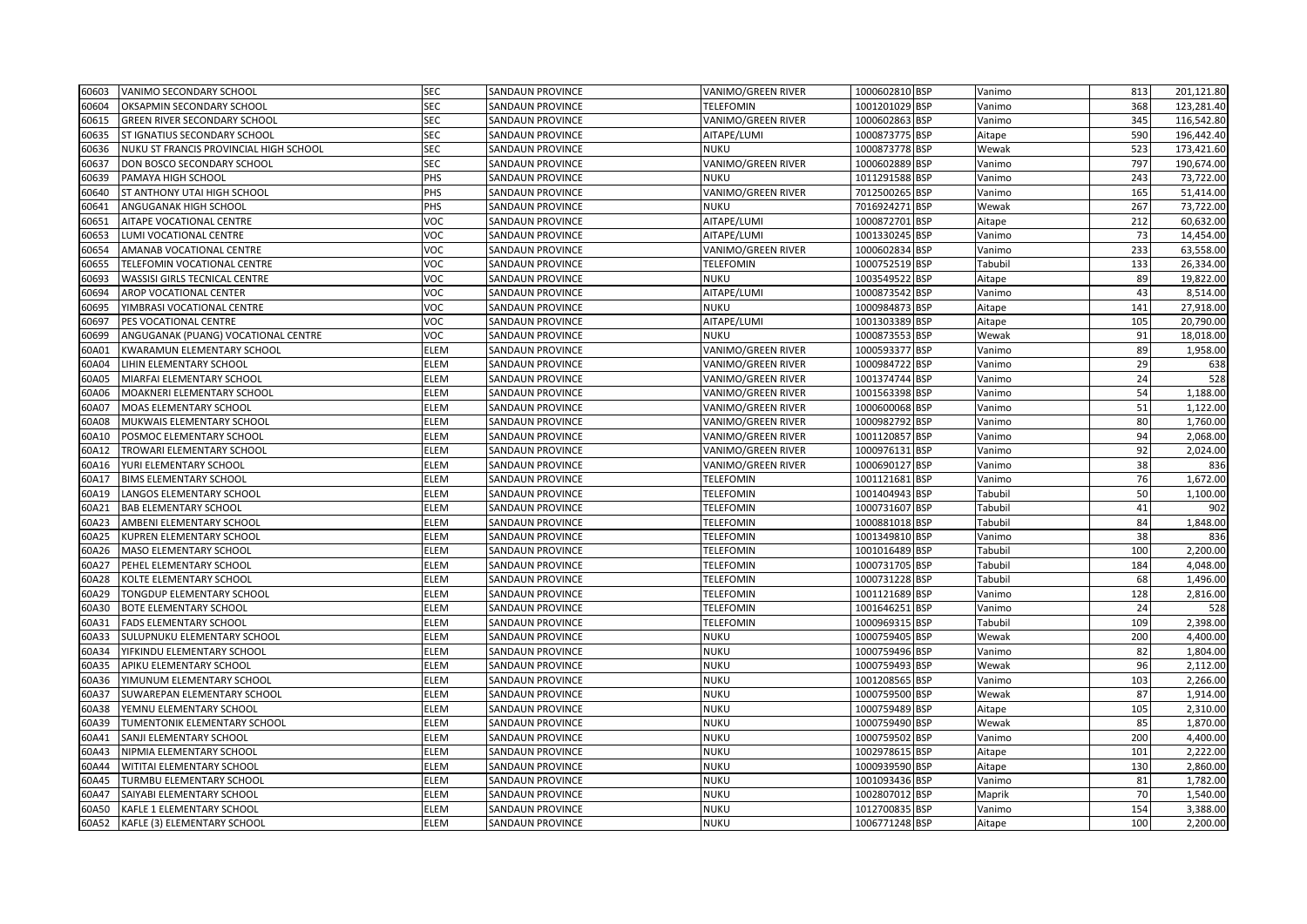| 60A53 | SIABIKA ELEMENTARY SCHOOL         | <b>ELEM</b> | SANDAUN PROVINCE        | <b>NUKU</b>        | 1011781547 BSP | Wewak  | 92  | 2,024.00 |
|-------|-----------------------------------|-------------|-------------------------|--------------------|----------------|--------|-----|----------|
| 60A55 | PUANG ELEMENTARY SCHOOL           | ELEM        | SANDAUN PROVINCE        | <b>NUKU</b>        | 1000759488 BSP | Wewak  | 126 | 2,772.00 |
| 60A56 | TRANSMITER ELEMENTARY SCHOOL      | ELEM        | SANDAUN PROVINCE        | VANIMO/GREEN RIVER | 1000599022 BSP | Vanimo | 340 | 7,480.00 |
| 60A57 | PASI ELEMENTARY SCHOOL            | ELEM        | SANDAUN PROVINCE        | VANIMO/GREEN RIVER | 1000598817 BSP | Vanimo | 286 | 6,292.00 |
| 60A58 | WELIUM ELEMENTARY SCHOOL          | ELEM        | SANDAUN PROVINCE        | AITAPE/LUMI        | 1000939383 BSP | Aitape | 80  | 1,760.00 |
| 60A60 | ROME CAMP ELEMENTARY SCHOOL       | ELEM        | SANDAUN PROVINCE        | AITAPE/LUMI        | 1000781652 BSP | Aitape | 25  | 550      |
| 60A61 | YAKOI ELEMENTARY SCHOOL           | ELEM        | <b>SANDAUN PROVINCE</b> | AITAPE/LUMI        | 1001173746 BSP | Aitape | 97  | 2,134.00 |
| 60A63 | TABALE ELEMENTARY SCHOOL          | <b>ELEM</b> | SANDAUN PROVINCE        | AITAPE/LUMI        | 1000939387 BSP | Aitape | 52  | 1,144.00 |
| 60A64 | TELOUTE ELEMENTARY SCHOOL         | ELEM        | SANDAUN PROVINCE        | AITAPE/LUMI        | 1000779485 BSP | Aitape | 70  | 1,540.00 |
| 60A66 | YUTIPI ELEMENTARY SCHOOL          | ELEM        | SANDAUN PROVINCE        | AITAPE/LUMI        | 1000781703 BSP | Aitape | 65  | 1,430.00 |
| 60A67 | WABUTE ELEMENTARY SCHOOL          | <b>ELEM</b> | SANDAUN PROVINCE        | AITAPE/LUMI        | 1000780859 BSP | Wewak  | 73  | 1,606.00 |
| 60A69 | PUPA ELEMENTARY SCHOOL            | <b>ELEM</b> | <b>SANDAUN PROVINCE</b> | AITAPE/LUMI        | 1000779515 BSP | Aitape | 173 | 3,806.00 |
| 60A72 | AROFORO ELEMENTARY SCHOOL         | ELEM        | SANDAUN PROVINCE        | AITAPE/LUMI        | 1000779518 BSP | Aitape | 69  | 1,518.00 |
| 60A73 | YAMKIL ELEMENTARY SCHOOL          | ELEM        | SANDAUN PROVINCE        | AITAPE/LUMI        | 1000939569 BSP | Aitape | 70  | 1,540.00 |
| 60A76 | MIWAUTE ELEMENTARY SCHOOL         | ELEM        | <b>SANDAUN PROVINCE</b> | AITAPE/LUMI        | 1000780893 BSP | Aitape | 87  | 1,914.00 |
| 60A77 | TARAU POINT ELEMENTARY SCHOOL     | ELEM        | SANDAUN PROVINCE        | AITAPE/LUMI        | 1000939667 BSP | Aitape | 58  | 1,276.00 |
| 60A78 | TEPIR ELEMENTARY SCHOOL           | ELEM        | SANDAUN PROVINCE        | AITAPE/LUMI        | 1000939560 BSP | Aitape | 31  | 682      |
| 60A81 | NOROMBALIP ELEMENTARY SCHOOL      | ELEM        | SANDAUN PROVINCE        | <b>TELEFOMIN</b>   | 1003324033 BSP | Vanimo | 60  | 1,320.00 |
| 60A82 | YARU ELEMENTARY SCHOOL            | <b>ELEM</b> | SANDAUN PROVINCE        | <b>TELEFOMIN</b>   | 1000600338 BSP | Vanimo | 90  | 1,980.00 |
| 60A84 | ANGUGANAK ELEMENTARY SCHOOL       | ELEM        | SANDAUN PROVINCE        | <b>NUKU</b>        | 1000758698 BSP | Aitape | 67  | 1,474.00 |
| 60A85 | ASIRAP ELEMENTARY SCHOOL          | <b>ELEM</b> | <b>SANDAUN PROVINCE</b> | AITAPE/LUMI        | 1000758837 BSP | Aitape | 62  | 1,364.00 |
| 60A86 | <b>BRUKAP ELEMENTARY SCHOOL</b>   | ELEM        | SANDAUN PROVINCE        | <b>NUKU</b>        | 1000939555 BSP | Aitape | 71  | 1,562.00 |
| 60A88 | HAMBASAMA ELEMENTARY SCHOOL       | ELEM        | SANDAUN PROVINCE        | <b>NUKU</b>        | 1000759397 BSP | Wewak  | 204 | 4,488.00 |
| 60A90 | PORO ELEMENTARY SCHOOL            | ELEM        | <b>SANDAUN PROVINCE</b> | AITAPE/LUMI        | 7021002915 BSP | Aitape | 80  | 1.760.00 |
| 60A91 | POKLO ELEMENTARY SCHOOL           | <b>ELEM</b> | SANDAUN PROVINCE        | <b>NUKU</b>        | 1000759406 BSP | Wewak  | 97  | 2,134.00 |
| 60A92 | SIAUTE ELEMENTARY SCHOOL          | ELEM        | SANDAUN PROVINCE        | AITAPE/LUMI        | 1000758836 BSP | Aitape | 115 | 2,530.00 |
| 60A93 | SIBITALA ELEMENTARY SCHOOL        | ELEM        | <b>SANDAUN PROVINCE</b> | <b>NUKU</b>        | 1003539457 BSP | Wewak  | 143 | 3,146.00 |
| 60A94 | WAUNINGI ELEMENTARY SCHOOL        | <b>ELEM</b> | SANDAUN PROVINCE        | AITAPE/LUMI        | 1003516307 BSP | Aitape | 52  | 1,144.00 |
| 60A95 | WULOKUM ELEMENTARY SCHOOL         | ELEM        | SANDAUN PROVINCE        | <b>NUKU</b>        | 1000593392 BSP | Wewak  | 139 | 3,058.00 |
| 60A97 | YAKO ELEMENTARY SCHOOL            | ELEM        | <b>SANDAUN PROVINCE</b> | VANIMO/GREEN RIVER | 1000597053 BSP | Vanimo | 136 | 2,992.00 |
| 60A98 | WASIPI ELEMENTARY SCHOOL          | <b>ELEM</b> | SANDAUN PROVINCE        | VANIMO/GREEN RIVER | 1001188212 BSP | Vanimo | 278 | 6,116.00 |
| 60A99 | WARAMO ELEMENTARY SCHOOL          | ELEM        | SANDAUN PROVINCE        | VANIMO/GREEN RIVER | 1000599006 BSP | Vanimo | 164 | 3,608.00 |
| 60B02 | ST MARTINS ELEMENTARY SCHOOL      | ELEM        | SANDAUN PROVINCE        | VANIMO/GREEN RIVER | 1000597555 BSP | Vanimo | 331 | 7,282.00 |
| 60B03 | DALI ELEMENTARY SCHOOL            | ELEM        | SANDAUN PROVINCE        | VANIMO/GREEN RIVER | 1010705026 BSP | Vanimo | 306 | 6,732.00 |
| 60B04 | PEWI ELEMENTARY SCHOOL            | <b>ELEM</b> | SANDAUN PROVINCE        | VANIMO/GREEN RIVER | 1000600171 BSP | Vanimo | 200 | 4,400.00 |
| 60B05 | <b>MAROK ELEMENTARY SCHOOL</b>    | <b>ELEM</b> | <b>SANDAUN PROVINCE</b> | AITAPE/LUMI        | 1000782018 BSP | Aitape | 92  | 2,024.00 |
| 60B07 | AINDRIN ELEMENTARY SCHOOL         | ELEM        | SANDAUN PROVINCE        | AITAPE/LUMI        | 1000773863 BSP | Aitape | 75  | 1,650.00 |
| 60B08 | WOM ELEMENTARY SCHOOL             | ELEM        | SANDAUN PROVINCE        | AITAPE/LUMI        | 1001218357 BSP | Aitape | 73  | 1,606.00 |
| 60B11 | ST JOHN'S RAIHU ELEMENTARY SCHOOL | ELEM        | SANDAUN PROVINCE        | AITAPE/LUMI        | 1000782023 BSP | Aitape | 133 | 2,926.00 |
| 60B12 | FATIMA HILL ELEMENTARY SCHOOL     | <b>ELEM</b> | SANDAUN PROVINCE        | AITAPE/LUMI        | 1000939562 BSP | Aitape | 92  | 2,024.00 |
| 60B13 | ST ANN ELEMENTARY SCHOOL          | ELEM        | SANDAUN PROVINCE        | AITAPE/LUMI        | 1000769708 BSP | Aitape | 114 | 2,508.00 |
| 60B15 | NUKU CAMP ELEMENTARY SCHOOL       | ELEM        | SANDAUN PROVINCE        | AITAPE/LUMI        | 1000769697 BSP | Aitape | 116 | 2,552.00 |
| 60B17 | NIMAS ELEMENTARY SCHOOL           | ELEM        | SANDAUN PROVINCE        | AITAPE/LUMI        | 1000771611 BSP | Aitape | 69  | 1,518.00 |
| 60B18 | AMSOR ELEMENTARY SCHOOL           | <b>ELEM</b> | SANDAUN PROVINCE        | AITAPE/LUMI        | 1001101865 BSP | Aitape | 63  | 1,386.00 |
| 60B19 | MINAR ELEMENTARY SCHOOL           | ELEM        | <b>SANDAUN PROVINCE</b> | AITAPE/LUMI        | 1001106508 BSP | Aitape | 127 | 2,794.00 |
| 60B20 | MAINROIN ELEMENTARY SCHOOL        | ELEM        | SANDAUN PROVINCE        | AITAPE/LUMI        | 1001067638 BSP | Aitape | 114 | 2,508.00 |
| 60B21 | NARIMO ELEMENTARY SCHOOL          | ELEM        | SANDAUN PROVINCE        | VANIMO/GREEN RIVER | 1001417701 BSP | Vanimo | 355 | 7,810.00 |
| 60B23 | AMINI ELEMENTARY SCHOOL           | ELEM        | SANDAUN PROVINCE        | VANIMO/GREEN RIVER | 1000593338 BSP | Vanimo | 61  | 1,342.00 |
| 60B24 | ANGRA ELEMENTARY SCHOOL           | ELEM        | SANDAUN PROVINCE        | <b>NUKU</b>        | 1000759407 BSP | Vanimo | 129 | 2,838.00 |
| 60B25 | AUWIA ELEMENTARY SCHOOL           | ELEM        | SANDAUN PROVINCE        | VANIMO/GREEN RIVER | 1001120851 BSP | Vanimo | 36  | 792      |
| 60B27 | C B C ELEMENTARY SCHOOL           | ELEM        | <b>SANDAUN PROVINCE</b> | AITAPE/LUMI        | 1000939888 BSP | Vanimo | 146 | 3,212.00 |
| 60B28 | <b>DEORU ELEMENTARY SCHOOL</b>    | <b>ELEM</b> | <b>SANDAUN PROVINCE</b> | VANIMO/GREEN RIVER | 1001120850 BSP | Vanimo | 63  | 1,386.00 |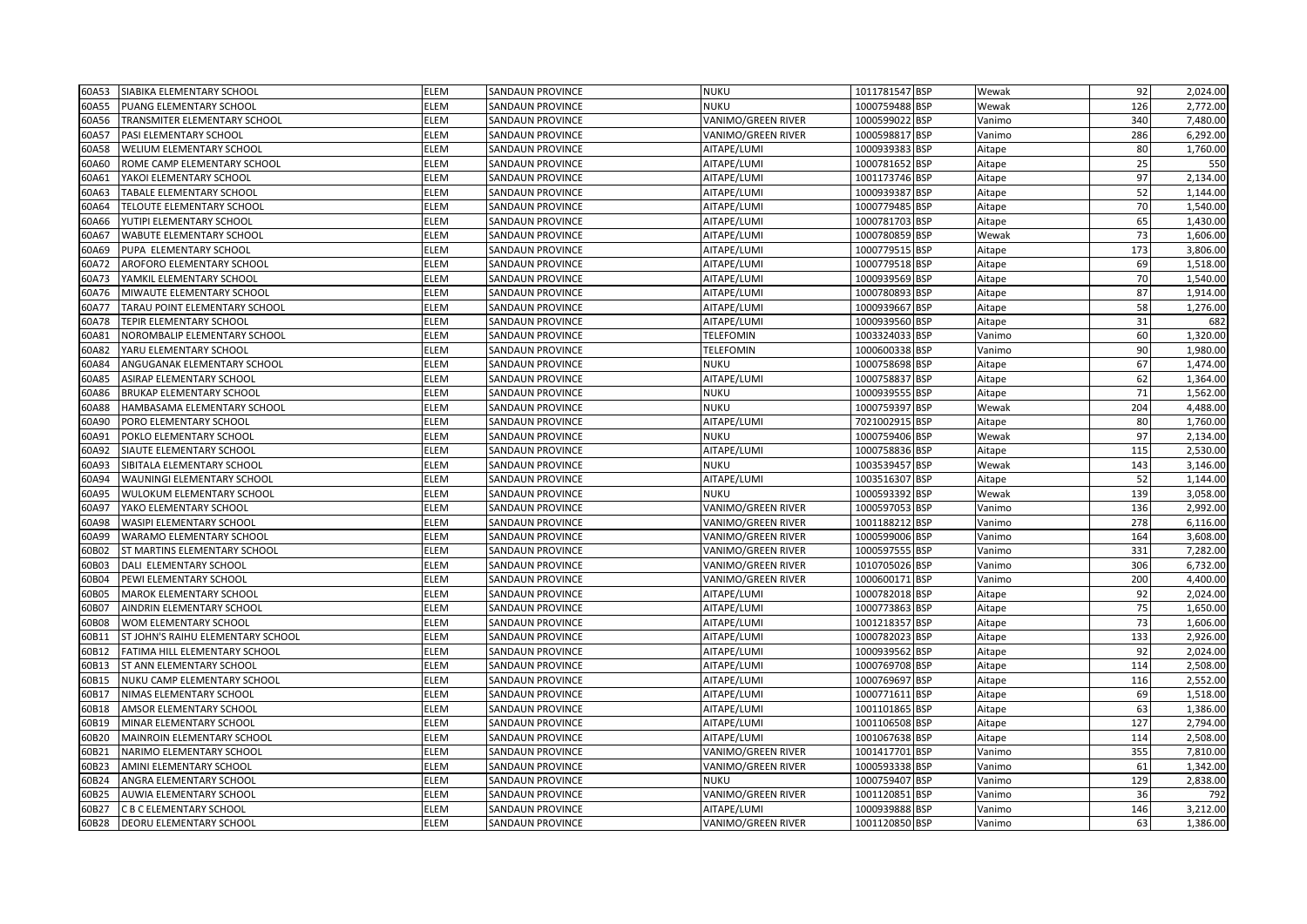| 60B29 | <b>GREEN RIVER STATION ELEMENTARY SCHOOL</b> | <b>ELEM</b> | <b>SANDAUN PROVINCE</b> | VANIMO/GREEN RIVER | 1000593292 BSP | Vanimo  | 82  | 1,804.00 |
|-------|----------------------------------------------|-------------|-------------------------|--------------------|----------------|---------|-----|----------|
| 60B31 | HOGRU ELEMENTARY SCHOOL                      | ELEM        | SANDAUN PROVINCE        | VANIMO/GREEN RIVER | 1001120867 BSP | Vanimo  | 64  | 1,408.00 |
| 60B32 | <b>IBRU ELEMENTARY SCHOOL</b>                | ELEM        | <b>SANDAUN PROVINCE</b> | VANIMO/GREEN RIVER | 1000599671 BSP | Vanimo  | 92  | 2,024.00 |
| 60B33 | KAMAIRU TAKA ELEMENTARY SCHOOL               | ELEM        | <b>SANDAUN PROVINCE</b> | AITAPE/LUMI        | 1000781668 BSP | Aitape  | 75  | 1,650.00 |
| 60B34 | KUTSE ELEMENTARY SCHOOL                      | ELEM        | SANDAUN PROVINCE        | TELEFOMIN          | 1001121694 BSP | Vanimo  | 78  | 1,716.00 |
| 60B35 | <b>KWEITAKOM ELEMENTARY SCHOOL</b>           | ELEM        | SANDAUN PROVINCE        | <b>TELEFOMIN</b>   | 1000731605 BSP | Tabubil | 76  | 1,672.00 |
| 60B37 | MAINYEW ELEMENTARY SCHOOL                    | ELEM        | SANDAUN PROVINCE        | AITAPE/LUMI        | 1000775882 BSP | Aitape  | 166 | 3,652.00 |
| 60B39 | MINI YABRU ELEMENTARY SCHOOL                 | ELEM        | <b>SANDAUN PROVINCE</b> | VANIMO/GREEN RIVER | 1000593333 BSP | Vanimo  | 30  | 660      |
| 60B41 | OKUNEWONGUR ELEMENTARY SCHOOL                | ELEM        | SANDAUN PROVINCE        | <b>NUKU</b>        | 1001637900 BSP | Wewak   | 54  | 1,188.00 |
| 60B42 | PIOM ELEMENTARY SCHOOL                       | ELEM        | SANDAUN PROVINCE        | <b>NUKU</b>        | 1001022888 BSP | Aitape  | 48  | 1,056.00 |
| 60B44 | RIDUM ELEMENTARY SCHOOL                      | ELEM        | <b>SANDAUN PROVINCE</b> | TELEFOMIN          | 1001012207 BSP | Tabubil | 69  | 1,518.00 |
| 60B45 | SAIMO MASIAM ELEMENTARY SCHOOL               | <b>ELEM</b> | <b>SANDAUN PROVINCE</b> | AITAPE/LUMI        | 1001396094 BSP | Aitape  | 112 | 2,464.00 |
| 50B46 | SAMBATE ELEMENTARY SCHOOL                    | ELEM        | SANDAUN PROVINCE        | TELEFOMIN          | 1001249048 BSP | Tabubil | 44  | 968      |
| 60B47 | SAMUNAI ELEMENTARY SCHOOL                    | ELEM        | SANDAUN PROVINCE        | VANIMO/GREEN RIVER | 1000598709 BSP | Vanimo  | 69  | 1,518.00 |
| 60B48 | SEBRAMIN ELEMENTARY SCHOOL                   | ELEM        | SANDAUN PROVINCE        | <b>TELEFOMIN</b>   | 1001014003 BSP | Tabubil | 108 | 2,376.00 |
| 60B50 | SINGKOH ELEMENTARY SCHOOL                    | ELEM        | SANDAUN PROVINCE        | TELEFOMIN          | 1001034865 BSP | Tabubil | 54  | 1,188.00 |
| 60B53 | SUWAU ELEMENTARY SCHOOL                      | ELEM        | SANDAUN PROVINCE        | <b>NUKU</b>        | 7006425628 BSP | Vanimo  | 90  | 1,980.00 |
| 60B54 | TAINEPIN ELEMENTARY SCHOOL                   | ELEM        | SANDAUN PROVINCE        | AITAPE/LUMI        | 1000774490 BSP | Aitape  | 72  | 1,584.00 |
| 60B56 | TERKUSU ELEMENTRAY SCHOOL                    | ELEM        | SANDAUN PROVINCE        | <b>NUKU</b>        | 1000759371 BSP | Wewak   | 36  | 792      |
| 60B58 | TOHNANSIN ELEMENTARY SCHOOL                  | <b>ELEM</b> | <b>SANDAUN PROVINCE</b> | TELEFOMIN          | 1001396949 BSP | Tabubil | 41  | 902      |
| 60B62 | WAULAP ELEMENTARY SCHOOL                     | ELEM        | <b>SANDAUN PROVINCE</b> | <b>TELEFOMIN</b>   | 1000731606 BSP | Tabubil | 50  | 1,100.00 |
| 60B64 | YABRU ELEMENTARY SCHOOL                      | ELEM        | SANDAUN PROVINCE        | VANIMO/GREEN RIVER | 1000593333 BSP | Vanimo  | 35  | 770      |
| 60B65 | PASI ELEMENTARY SCHOOL                       | ELEM        | SANDAUN PROVINCE        | VANIMO/GREEN RIVER | 1000982197 BSP | Vanimo  | 224 | 4,928.00 |
| 60B66 | EAST TOWER ELEMENTARY SCHOOL                 | ELEM        | <b>SANDAUN PROVINCE</b> | VANIMO/GREEN RIVER | 7000084926 BSP | Vanimo  | 118 | 2,596.00 |
| 60B71 | <b>BUNA ELEMENTARY SCHOOL</b>                | ELEM        | <b>SANDAUN PROVINCE</b> | VANIMO/GREEN RIVER | 1000982818 BSP | Vanimo  | 24  | 528      |
| 60B72 | DAUNDA ELEMENTARY SCHOOL                     | ELEM        | <b>SANDAUN PROVINCE</b> | VANIMO/GREEN RIVER | 1000605427 BSP | Vanimo  | 63  | 1,386.00 |
| 60B74 | DOFNENDI ELEMENTARY SCHOOL                   | ELEM        | SANDAUN PROVINCE        | VANIMO/GREEN RIVER | 1000598320 BSP | Vanimo  | 130 | 2,860.00 |
| 60B75 | EPMI ELEMENTARY SCHOOL                       | ELEM        | <b>SANDAUN PROVINCE</b> | VANIMO/GREEN RIVER | 1000598223 BSP | Madang  | 121 | 2,662.00 |
| 60B78 | NINGIL ELEMENTARY SCHOOL                     | ELEM        | SANDAUN PROVINCE        | <b>NUKU</b>        | 1002127015 BSP | Maprik  | 96  | 2,112.00 |
| 60B79 | KALEM ELEMENTARY SCHOOL                      | ELEM        | <b>SANDAUN PROVINCE</b> | <b>NUKU</b>        | 1002388948 BSP | Aitape  | 47  | 1,034.00 |
| 60B88 | MAMSUKU ELEMENTARY SCHOOL                    | ELEM        | SANDAUN PROVINCE        | <b>NUKU</b>        | 1004809123 BSP | Aitape  | 58  | 1,276.00 |
| 60B92 | WASISI ELEMENTARY SCHOOL                     | ELEM        | <b>SANDAUN PROVINCE</b> | <b>NUKU</b>        | 1002270591 BSP | Aitape  | 87  | 1,914.00 |
| 60B96 | <b>WABLAGIL ELEMENTARY SCHOOL</b>            | ELEM        | SANDAUN PROVINCE        | <b>NUKU</b>        | 1002221503 BSP | Aitape  | 61  | 1,342.00 |
| 60B97 | MUSU ELEMENTARY SCHOOL                       | ELEM        | SANDAUN PROVINCE        | <b>NUKU</b>        | 1002223673 BSP | Aitape  | 46  | 1,012.00 |
| 60B99 | SOLOKU ELEMENTARY SCHOOL                     | ELEM        | <b>SANDAUN PROVINCE</b> | <b>NUKU</b>        | 1002315909 BSP | Aitape  | 22  | 484      |
| 60C02 | YAKIBO ELEMENTARY SCHOOL                     | ELEM        | <b>SANDAUN PROVINCE</b> | <b>NUKU</b>        | 1004616817 BSP | Aitape  | 67  | 1,474.00 |
| 60C03 | RAWI ELEMENTARY SCHOOL                       | ELEM        | <b>SANDAUN PROVINCE</b> | <b>NUKU</b>        | 1002316725 BSP | Aitape  | 40  | 880      |
| 60C04 | WARUMULU ELEMENTARY SCHOOL                   | ELEM        | SANDAUN PROVINCE        | <b>NUKU</b>        | 1002264560 BSP | Aitape  | 70  | 1,540.00 |
| 60C05 | SIKEL ELEMENTARY SCHOOL                      | ELEM        | <b>SANDAUN PROVINCE</b> | <b>NUKU</b>        | 1001899747 BSP | Aitape  | 40  | 880      |
| 60C10 | <b>BINARE ELEMENTARY SCHOOL</b>              | ELEM        | SANDAUN PROVINCE        | <b>NUKU</b>        | 1002301230 BSP | Aitape  | 62  | 1,364.00 |
| 60C11 | WINALUK ELEMENTARY SCHOOL                    | ELEM        | SANDAUN PROVINCE        | <b>NUKU</b>        | 1002645263 BSP | Maprik  | 34  | 748      |
| 60C16 | KOMONOKOR ELEMENTARY SCHOOL                  | ELEM        | <b>SANDAUN PROVINCE</b> | <b>NUKU</b>        | 1001232249 BSP | Maprik  | 141 | 3,102.00 |
| 60C18 | SIPAITA ELEMENTARY SCHOOL                    | ELEM        | SANDAUN PROVINCE        | <b>NUKU</b>        | 1002530309 BSP | Maprik  | 40  | 880      |
| 60C19 | YARASI ELEMENTARY SCHOOL                     | ELEM        | <b>SANDAUN PROVINCE</b> | <b>NUKU</b>        | 1006512022 BSP | Aitape  | 106 | 2,332.00 |
| 60C20 | WAMBIYU ELEMENTARY SCHOOL                    | ELEM        | <b>SANDAUN PROVINCE</b> | <b>NUKU</b>        | 1002492260 BSP | Aitape  | 80  | 1,760.00 |
| 60C21 | INGIAP ELEMENTARY SCHOOL                     | ELEM        | SANDAUN PROVINCE        | <b>NUKU</b>        | 1002391389 BSP | Aitape  | 78  | 1,716.00 |
| 60C23 | TERMES ELEMENTARY SCHOOL                     | ELEM        | <b>SANDAUN PROVINCE</b> | <b>NUKU</b>        | 1004900468 BSP | Aitape  | 38  | 836      |
| 60C25 | STAYANG ELEMENTARY SCHOOL                    | ELEM        | <b>SANDAUN PROVINCE</b> | <b>NUKU</b>        | 1002563847 BSP | Maprik  | 104 | 2,288.00 |
| 60C26 | MAMBRIKA ELEMENTARY SCHOOL                   | ELEM        | SANDAUN PROVINCE        | <b>NUKU</b>        | 1002496519 BSP | Wewak   | 82  | 1,804.00 |
| 60C27 | AWANG ELEMENTARY SCHOOL                      | ELEM        | SANDAUN PROVINCE        | <b>NUKU</b>        | 1001881083 BSP | Aitape  | 33  | 726      |
| 60C32 | SOROU ELEMENTARY SCHOOL                      | ELEM        | <b>SANDAUN PROVINCE</b> | <b>NUKU</b>        | 1002300174 BSP | Aitape  | 153 | 3,366.00 |
| 60C36 | SAWON ELEMENTARY SCHOOL                      | <b>ELEM</b> | <b>SANDAUN PROVINCE</b> | <b>NUKU</b>        | 1002299988 BSP | Vanimo  | 68  | 1,496.00 |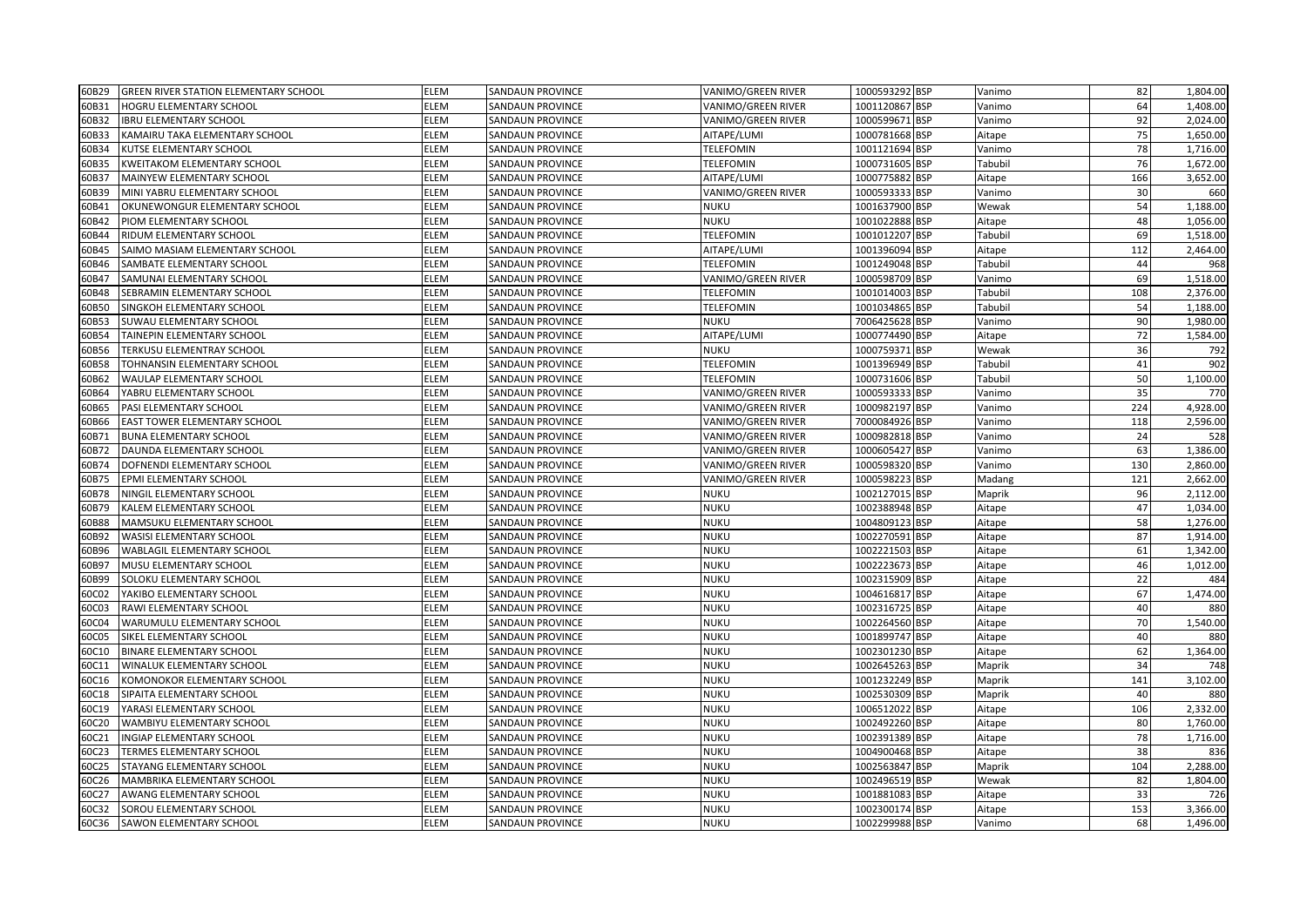| 60C38 | <b>WITIKIN ELEMENTARY SCHOOL</b>  | <b>ELEM</b> | <b>SANDAUN PROVINCE</b> | <b>NUKU</b>        | 1001717925 BSP | Aitape  | 60  | 1,320.00 |
|-------|-----------------------------------|-------------|-------------------------|--------------------|----------------|---------|-----|----------|
| 60C42 | SULIMORTE ELEMENTARY SCHOOL       | ELEM        | SANDAUN PROVINCE        | <b>NUKU</b>        | 1002300117 BSP | Aitape  | 115 | 2,530.00 |
| 60C43 | <b>SULIGO ELEMENTARY SCHOOL</b>   | <b>ELEM</b> | SANDAUN PROVINCE        | <b>NUKU</b>        | 1012873632 BSP | Aitape  | 58  | 1,276.00 |
| 60C44 | OMULA ELEMENTARY SCHOOL           | ELEM        | SANDAUN PROVINCE        | VANIMO/GREEN RIVER | 1001442008 BSP | Vanimo  | 91  | 2,002.00 |
| 60C47 | YETEMUI ELEMENTARY SCHOOL         | ELEM        | SANDAUN PROVINCE        | VANIMO/GREEN RIVER | 1011216965 BSP | Vanimo  | 80  | 1,760.00 |
| 60C48 | OMOL ELEMENTARY SCHOOL            | ELEM        | SANDAUN PROVINCE        | VANIMO/GREEN RIVER | 1001578579 BSP | Vanimo  | 47  | 1,034.00 |
| 60C50 | <b>MAHNEY ELEMENTARY SCHOOL</b>   | ELEM        | SANDAUN PROVINCE        | VANIMO/GREEN RIVER | 1001711447 BSP | Vanimo  | 35  | 770      |
| 60C51 | <b>BIFRO ELEMENTARY SCHOOL</b>    | <b>ELEM</b> | SANDAUN PROVINCE        | VANIMO/GREEN RIVER | 1001711178 BSP | Vanimo  | 63  | 1,386.00 |
| 60C52 | <b>BAIO ELEMENTARY SCHOOL</b>     | <b>ELEM</b> | SANDAUN PROVINCE        | VANIMO/GREEN RIVER | 1001705907 BSP | Vanimo  | 107 | 2,354.00 |
| 60C53 | YAUR ELEMENTARY SCHOOL            | <b>ELEM</b> | SANDAUN PROVINCE        | VANIMO/GREEN RIVER | 1001630933 BSP | Vanimo  | 52  | 1,144.00 |
| 60C56 | <b>WATAPE ELEMENTARY SCHOOL</b>   | ELEM        | SANDAUN PROVINCE        | VANIMO/GREEN RIVER | 1001620826 BSP | Vanimo  | 96  | 2,112.00 |
| 60C58 | NABARAI ELEMENTARY SCHOOL         | ELEM        | SANDAUN PROVINCE        | AITAPE/LUMI        | 1001492649 BSP | Vanimo  | 39  | 858      |
| 60C60 | CHIMAU ELEMENTARY SCHOOL          | ELEM        | SANDAUN PROVINCE        | AITAPE/LUMI        | 1001227290 BSP | Vanimo  | 27  | 594      |
| 60C66 | <b>ITULY ELEMENTARY SCHOOL</b>    | ELEM        | <b>SANDAUN PROVINCE</b> | VANIMO/GREEN RIVER | 1001725026 BSP | Vanimo  | 100 | 2,200.00 |
| 60C71 | AFAMBO ELEMENTARY SCHOOL          | ELEM        | SANDAUN PROVINCE        | VANIMO/GREEN RIVER | 1001718143 BSP | Vanimo  | 88  | 1,936.00 |
| 60C73 | SOMBOI ELEMENTARY SCHOOL          | <b>ELEM</b> | SANDAUN PROVINCE        | VANIMO/GREEN RIVER | 1003372263 BSP | Vanimo  | 88  | 1,936.00 |
| 60C74 | BAIBERI ELEMENTARY SCHOOL         | ELEM        | SANDAUN PROVINCE        | VANIMO/GREEN RIVER | 1001619672 BSP | Vanimo  | 39  | 858      |
| 60C75 | URUBE ELEMENTARY SCHOOL           | ELEM        | SANDAUN PROVINCE        | VANIMO/GREEN RIVER | 1001986353 BSP | Vanimo  | 117 | 2,574.00 |
| 60C77 | BETIANAP ELEMENTARY SCHOOL        | ELEM        | SANDAUN PROVINCE        | <b>TELEFOMIN</b>   | 1001621805 BSP | Vanimo  | 64  | 1,408.00 |
| 60C78 | <b>BINDUP ELEMENTARY SCHOOL</b>   | ELEM        | SANDAUN PROVINCE        | TELEFOMIN          | 1001628072 BSP | Vanimo  | 80  | 1,760.00 |
| 60C80 | TAHADAT ELEMENTARY SCHOOL         | ELEM        | SANDAUN PROVINCE        | <b>TELEFOMIN</b>   | 1001918570 BSP | Tabubil | 76  | 1,672.00 |
| 60C82 | LANDSLIDE ELEMENTARY SCHOOL       | ELEM        | SANDAUN PROVINCE        | <b>TELEFOMIN</b>   | 1001652227 BSP | Tabubil | 35  | 770      |
| 60C84 | <b>IVATIKIN ELEMENTARY SCHOOL</b> | <b>ELEM</b> | SANDAUN PROVINCE        | <b>TELEFOMIN</b>   | 1001491070 BSP | Tabubil | 38  | 836      |
| 60C85 | KOMDOVIP ELEMENTARY SCHOOL        | <b>ELEM</b> | SANDAUN PROVINCE        | <b>TELEFOMIN</b>   | 1001727166 BSP | Tabubil | 50  | 1,100.00 |
| 60C91 | LINGANAP ELEMENTARY SCHOOL        | ELEM        | SANDAUN PROVINCE        | <b>TELEFOMIN</b>   | 1001335323 BSP | Tabubil | 41  | 902      |
| 60C96 | FLOPWAPE ELEMENTARY SCHOOL        | ELEM        | SANDAUN PROVINCE        | AITAPE/LUMI        | 1002614699 BSP | Aitape  | 62  | 1,364.00 |
| 60C97 | SIPI LEMENTARY SCHOOL             | ELEM        | SANDAUN PROVINCE        | AITAPE/LUMI        | 1002024873 BSP | Aitape  | 70  | 1,540.00 |
| 60C98 | TALPIPI ELEMENTARY SCHOOL         | <b>ELEM</b> | SANDAUN PROVINCE        | AITAPE/LUMI        | 1001718370 BSP | Vanimo  | 64  | 1,408.00 |
| 60C99 | MIMBITE ELEMENTARY SCHOOL         | ELEM        | SANDAUN PROVINCE        | AITAPE/LUMI        | 1001635818 BSP | Vanimo  | 41  | 902      |
| 60D01 | KLEPUF ELEMENTARY SCHOOL          | ELEM        | SANDAUN PROVINCE        | AITAPE/LUMI        | 1001961836 BSP | Vanimo  | 20  | 440      |
| 60D03 | HAREYLIOU ELEMENTARY SCHOOL       | ELEM        | SANDAUN PROVINCE        | AITAPE/LUMI        | 1001576428 BSP | Aitape  | 49  | 1,078.00 |
| 60D04 | ANOJAKING ELEMENETARY SCHOOL      | <b>ELEM</b> | SANDAUN PROVINCE        | AITAPE/LUMI        | 1001554742 BSP | Aitape  | 111 | 2,442.00 |
| 60D05 | RARIPI ELEMENTARY SCHOOL          | <b>ELEM</b> | SANDAUN PROVINCE        | AITAPE/LUMI        | 1001627167 BSP | Vanimo  | 91  | 2,002.00 |
| 60D06 | DAIYER ELEMENTARY SCHOOL          | ELEM        | SANDAUN PROVINCE        | AITAPE/LUMI        | 1001425486 BSP | Vanimo  | 48  | 1,056.00 |
| 60D07 | YAGRAPI ELEMENTARY SCHOOL         | ELEM        | SANDAUN PROVINCE        | <b>TELEFOMIN</b>   | 1000599725 BSP | Vanimo  | 56  | 1,232.00 |
| 60D13 | MENMAHAP ELEMENTARY SCHOOL        | ELEM        | SANDAUN PROVINCE        | <b>TELEFOMIN</b>   | 1001704260 BSP | Tabubil | 52  | 1,144.00 |
| 60D14 | DABURAP ELEMENTARY SCHOOL         | ELEM        | SANDAUN PROVINCE        | <b>TELEFOMIN</b>   | 1001654265 BSP | Tabubil | 63  | 1,386.00 |
| 50D15 | KUNANAP ELEMENTARY SCHOOL         | ELEM        | SANDAUN PROVINCE        | <b>TELEFOMIN</b>   | 1001527957 BSP | Tabubil | 85  | 1,870.00 |
| 60D18 | KUSDOP ELEMENTARY SCHOOL          | ELEM        | SANDAUN PROVINCE        | <b>TELEFOMIN</b>   | 1001510672 BSP | Tabubil | 36  | 792      |
| 60D19 | WARIE ELEMENTARY SCHOOL           | ELEM        | SANDAUN PROVINCE        | <b>TELEFOMIN</b>   | 1002317780 BSP | Tabubil | 46  | 1,012.00 |
| 60D20 | AFOGOVIP ELEMENTARY SCHOOL        | ELEM        | SANDAUN PROVINCE        | <b>TELEFOMIN</b>   | 1001874906 BSP | Tabubil | 41  | 902      |
| 60D22 | BAKANAP ELEMENTARY SCHOOL         | ELEM        | SANDAUN PROVINCE        | <b>TELEFOMIN</b>   | 1001690008 BSP | Tabubil | 40  | 880      |
| 60D23 | ELIS AIMBAI ELEMENTARY SCHOOL     | ELEM        | SANDAUN PROVINCE        | VANIMO/GREEN RIVER | 1001986353 BSP | Vanimo  | 104 | 2,288.00 |
| 60D25 | <b>WUTUNG ELEMENTARY SCHOOL</b>   | ELEM        | SANDAUN PROVINCE        | VANIMO/GREEN RIVER | 1001440216 BSP | Vanimo  | 167 | 3,674.00 |
| 60D26 | BEWANI STATION ELEMENTARY SCHOOL  | ELEM        | SANDAUN PROVINCE        | VANIMO/GREEN RIVER | 1011683404 BSP | Vanimo  | 104 | 2,288.00 |
| 50D31 | KRISA ELEMENTARY SCHOOL           | ELEM        | SANDAUN PROVINCE        | VANIMO/GREEN RIVER | 1004595474 BSP | Vanimo  | 99  | 2,178.00 |
| 60D34 | TENGILE ELEMENTARY SCHOOL         | ELEM        | SANDAUN PROVINCE        | AITAPE/LUMI        | 1005510803 BSP | Aitape  | 38  | 836      |
| 60D35 | DUBANAP ELEMENTARY SCHOOL         | <b>ELEM</b> | SANDAUN PROVINCE        | <b>TELEFOMIN</b>   | 1005532948 BSP | Vanimo  | 67  | 1,474.00 |
| 60D39 | UTAI ELEMENTARY SCHOOL            | ELEM        | SANDAUN PROVINCE        | VANIMO/GREEN RIVER | 1010025839 BSP | Vanimo  | 51  | 1,122.00 |
| 60D44 | KILIWES ELEMENTARY SCHOOL         | ELEM        | SANDAUN PROVINCE        | VANIMO/GREEN RIVER | 1001660653 BSP | Vanimo  | 65  | 1,430.00 |
| 60D47 | YAMS ELEMENTARY SCHOOL            | ELEM        | <b>SANDAUN PROVINCE</b> | VANIMO/GREEN RIVER | 1001540892 BSP | Vanimo  | 40  | 880      |
| 60D53 | AKWOM ELEMENTARY SCHOOL           | <b>ELEM</b> | <b>SANDAUN PROVINCE</b> | <b>TELEFOMIN</b>   | 1003397500 BSP | Vanimo  | 45  | 990      |